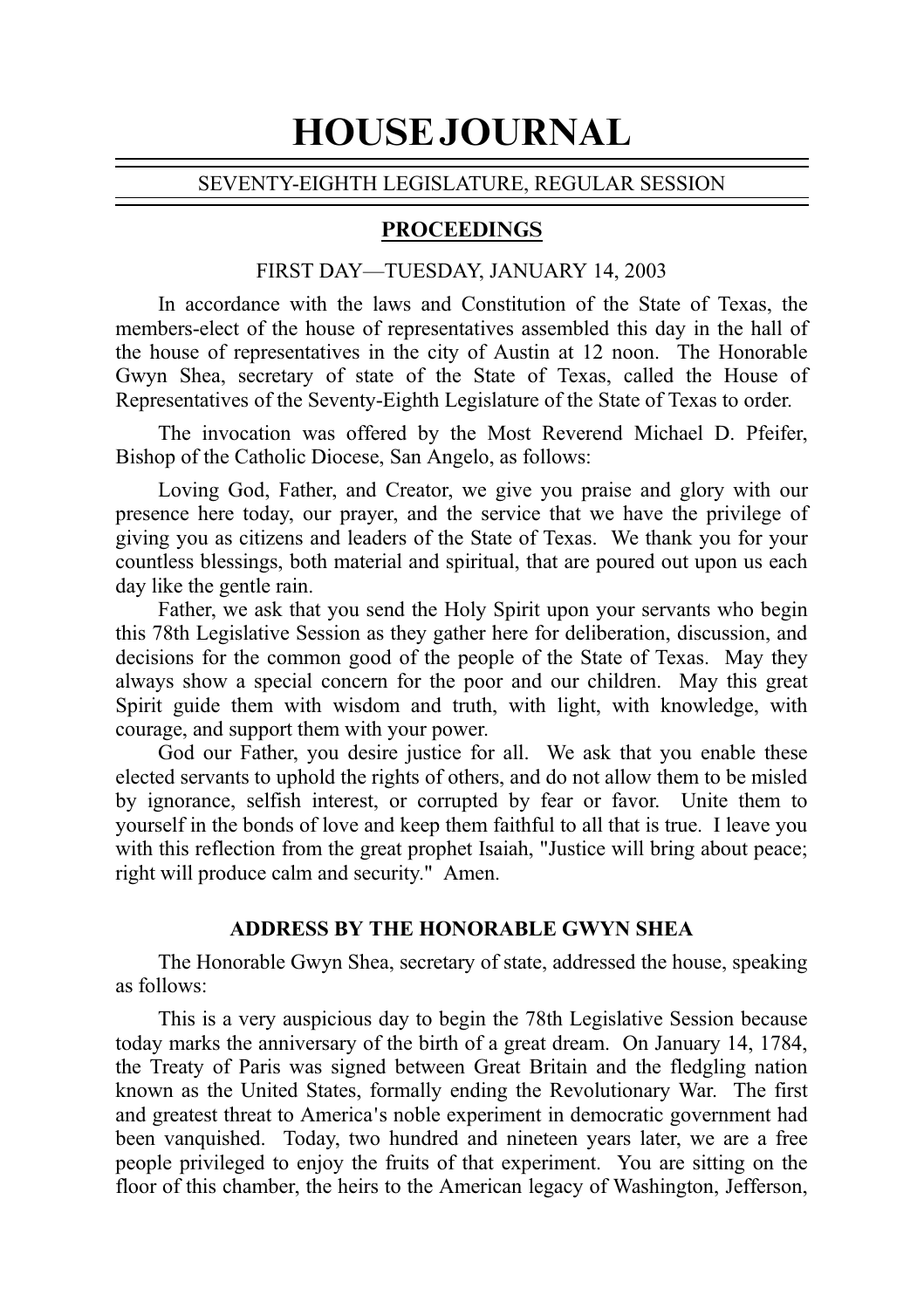Adams, and Franklin. You are also heirs to the Texas legacy of Sam Houston, Lorenzo de Zavalla, Jose Antonio Navarro, Samuel McCulloch, and Stephen F. Austin.

Isaac Newton once said, "If I have seen further than most men, it is because I stood on the shoulders of giants."

You, too, stand upon the shoulders of giants. In addition to the immortal names I have just mentioned, you also stand upon the shoulders of the everyday men and women who have built Texas over the past three centuries. Texas is a place that exerts a profound influence on all who come into contact with her. I believe John Steinbeck put it best when he wrote of our state:

"For all its enormous range of space, climate, and physical appearance and for all the internal squabbles, contentions, and strivings, Texas has a tight cohesiveness perhaps stronger than any other section of America. Rich, poor, Panhandle, Gulf, city, country, Texas is the obsession, the proper study, and the passionate possession of all Texans."

It is no exaggeration to say that the destiny of our great state lies, to a large degree, in your hands. Your actions this session will have a profound impact on our state and its future. The question before you now is, what sort of Texas will you bequeath to our children and grandchildren?

I think our intrepid ancestors might have some words of wisdom for you if they could address you today. I think three things in particular might come to mind. First, it's nice to be eloquent, but it's better to be forthright. Second, it's good to be clever, but it's essential to be honest. Finally, ingenuity and resourcefulness are the two qualities you must possess if you hope to fill the boots of those who have come before you.

Collectively, you embody the rich history and enormous diversity of our great state. You are the best and brightest of Texas, and your fellow citizens have chosen you to guide our state into the peaceful and prosperous future that we all envision. That is a tremendous honor, but it comes wrapped in the mantle of responsibility. Over the next 140 days, I urge all of you to remember the sacred charge that you have accepted–to approach lawmaking with the values of reason, civility, virtue, responsibility, integrity, compassion, and piety. Remember the noble legacies of the giants upon whose shoulders you now stand. Always seek to honor their sacrifices, and give the people of Texas nothing but your very best. Thank you and may God continue to bless our great State of Texas.

## **APPOINTMENT OF TEMPORARY OFFICERS AND EMPLOYEES**

The Honorable Gwyn Shea recognized the reading clerk, who announced the temporary officers and employees for the House of Representatives of the Seventh-Eighth Legislature.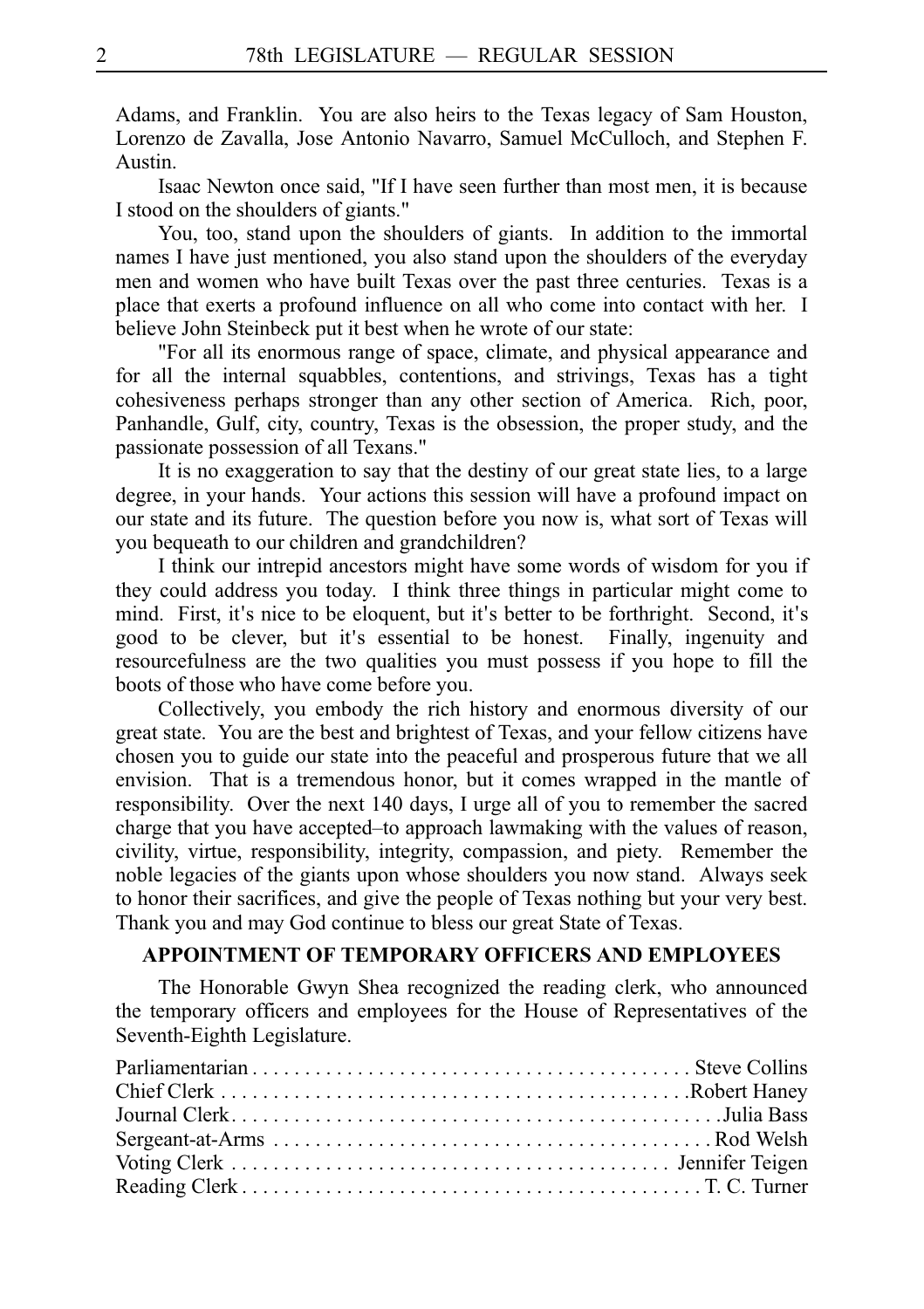Chaplain . . . . . . . . . . . . . . . . . . . . . . . . . . . . . . . . . . . . .Bishop Michael D. Pfeifer Doorkeeper . . . . . . . . . . . . . . . . . . . . . . . . . . . . . . . . . . . . . . . . . . . . Ken Dittlinger Honorary Pages. . . . . . . . . . . . . . . . . . . . . . . . . . . . . . . . . Claire Elizabeth Baxter, Cody Berman, Savannah Berman, Stewart Mertz, Daniel Branch, Jr., Spencer Branch, Catherine Branch, Charles Branch, Sarah Branch, Steven Campbell, Berkeley Sol Capelo, Audrey Luna Capelo, Lindsey Christian, Lauren Christian, Austin Coleman, Evan Coleman, Ginne Cook, Katie Louise Cook, Jenna Cook, Taylor Cook, Reagan Edward Davis, Samuel Frederic Davis, Gastòn Costner Davis, Madeleine Hannah Allene Strain, Daniel Jeffrey Strain, Peter Dutton, Jon Harold Dutton, Nicholas Dutton, Jeremy Dutton, Robert Tucker Eiland, Blake Kincaid Eiland, Sean Parker Ellis, Kristopher Wade Ellis, Worth Farabee, Nancy Farabee, Russell Farabee, Ismael "Kino" Flores, Jr., Eric Daniel Flores, Morgan Jones, Jessica Flynn, Whitney Flynn, Keeley Flynn, Josh Blake Flynn, Amanda Lee Hamric, Michael Lewis Hamric, Jr., Bethany Noel Harper, Cassie Lynee Harper, Haleigh Nicole Brown, Callee Olene Heitz, Johnathan Jennings Heitz, Haley Hilderbran, Carolyn Reagan Hilderbran, Suzannah Melanie Evans, John Westhues "Jack" Evans, Sofia Rose Evans, Felicity Elaine Evans, Samuel Stephen Evans, Elizabeth Elaine Hedrick, Anne Marie Hedrick, Benjamin Kenneth Hedrick, Wyatt David Hill, Brady Jackson Hill, Austin Hamon, Hilton Hamon, Parker Hamon, Rachel Lilley, Ryann Lilley, Ashton Rivers Taylor Drenner, Keaton Rivers Ashworth Drenner, Ansley Rivers Drenner, Landon Hunter Phillips, Chad Daniel Phillips, Emily Mae Phillips, Alexander Gratia Hupp, Ethan Gratia Hupp, Joan Isett, Alexander Isett, Nicholas Isett, Victoria Isett, Mary Elizabeth Isett, Michael Isett, Annabell Ellen Jones, William Christopher Jones, Sean Thornton Keel, Travis Bryan Keel, Lois Kate Kolkhorst, Jacob Robert Kolkhorst, Rose Brady, Enrico Andres Gonzalez, Jose Miguel Gonzalez, Logan Madden, Alisa Barzellone, Samantha Barzellone, Codey Ince, Jonathon Wyatt McReynolds, Dominic Michael Newman-Menendez, Victoria Elise Newman-Menendez, Wesley Fichera, Marissa Fichera, Camille Fichera, Anna Pzi Zhen Heffernan, Nicholas Nixon, Stewart Nixon, Matthew Nixon, Richard J. Noriega, Jr., Victor Olivo, IV, Roman Olivo, Conrad Joseph Pickett, Christina D Marie Pickett, Dora Michelle Ramsey, Ryan Pitts, Alec Robert ' Puente, Liana Theresa Puente, Luke Michael Puente, Aren Davis Raymond, Eva Rebecca Raymond, Ryan Rubio Raymond, Christian Gabriel Reyna, Evan Samuel Reyna, Jonathan Benjamin Cuff, Judie Angel Cuff, Carlie Elisa Cuff, Spencer Thomas Smith, Sawyer Harold Smith, John Smithee, Jr., Rebecca Smithee, Jimmy "Trey" Solis, III, David Alan Swinford, Daniel Ellis Swinford, Phillip Regan Bates, William David Bates, Hailey Nix, Bryson Nix, Ravyn Duncan, Sidney Jones, Shelby West, Baylee Bennington, Scotty Satterwhite, Landon Satterwhite, Lexi Satterwhite, Colby Wilson, Abbie Jackson, Morgan Jackson, Jamie Woolley, Jakeob M. Kennedy, Jordan J. Giddings, Marquis A. Giddings, Samuel Travis Werkenthin, Rachel Elkins, Elizabeth Elkins, Averie Elkins Boyd, Brittany Chisum, Blake Chisum, Cayce Hardcastle, Christie Hardcastle, Stephanie Chew, Michael Chew, Lauren Grace Chew, Nicholas Wong, Madeleine Amie Van Arsdale, Brooks Ripley Van Arsdale, Shyrell Dawn Van Arsdale, Trudy Taylor, Carly Taylor, Jake Taylor, Anthony Peña, Alyssa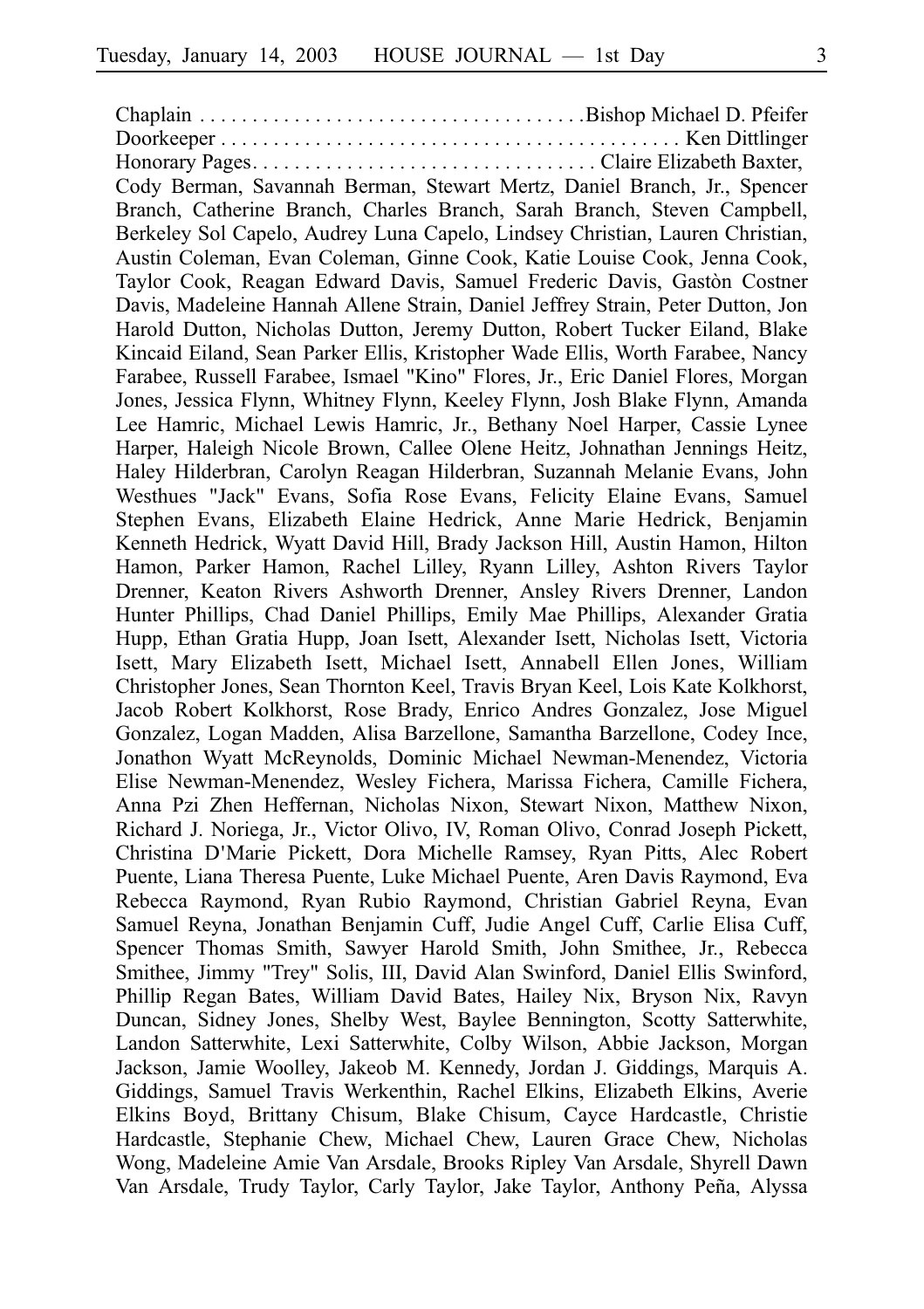Peña, Chelsea Peña, Aquiles Jaime Garza, III, Will Hartnett, Jr., Winston Harrison Hartnett, Jordan Craig, Jenna Craig, Jami Craig, Gregg Snodgrass, Scott Snodgrass, Ashley Turner, Hannah Elizabeth King, Joshua Daniel King, Mary Lynn King, Leah Kate King, Lily Elaine Orona, Marshall Griffin Haynes, Cole Matthew Perry, Amanda Rachel Hutton, Robert Alexander Hutton, Aaron Paul Hutton, Hannah R. Crabb, Ethan James Crabb, John Arthur Crabb, Annabelle Rose Zedler, Alex Wolens, Lily Wolens, Max Wolens, Miguel D. Wise, III, Mark R. Wise, Zachary A. Wise, Tucker Allen Paxton, Abigail Elizabeth Paxton, Madison Lee Paxton, Katherine Lillian Paxton, Catherine Carter Land, Cynthia Morrigan Land, Scott Keffer, Caroline Keffer, Doug Keffer, Will Callegari, Doug Callegari, Derek Bull, Michael Callegari, David Bull, Emory Callegari, Dylan Bull, John Callegari, Annie Callegari, Elizabeth Callegari, Sean Ellis, Kristopher Ellis, Haley Elizabeth Solomons, Melissa Rene Seaman, Mary Ellen Seaman, John Ryan Seaman, Ben Eric Seaman, Scott Cody Seaman, Donald Ray Butts, III, Abigail Elise Butts, Thompson Christopher Butts, Jacob Michael Riddle, Meredith Payne Senterfitt, Reed Andrew Senterfitt, Jocee Michaela Bennett, Samuel Travis Werkenthin, Sidney Phillips, Henry Phillips, Meribeth Phillips, Danielle Hope, Ruben Hope, IV, Blythe Hope, Stuart Hope, Adrienne Marie Oliveira, Lauren Dunnam, Mason Dunnam, Rachel Dunnam, Hanna Ray Homer, Harrison Wade Homer, Hayden Joseph Homer, Ezekiel Michael Richards, Robert Taylor Allen, Morgan Dawn Carey, RaeAnne Grace Allen, Michael Lynn Carey, Jr., Andrew James Richards, Scarlett Grace Richards, Alisha Willis, Krystina Youngblood, Branson Davis, Coebry Clemons, Trudy Taylor, Carly Taylor, Jake Taylor, Michael Joseph Hamilton, Lacey Ann Hamilton, Roberto Daniel Gutierrez, Ana Cecilia Gutierrez, Iris Isabel Gutierrez, Joel Roberto Romero, Sarita Cecilia Gonzales, Grabiela Marie Gonzales, Sarah Mercer, Rebekah Mercer, Liz Laubenberg, David Laubenberg, Eric Flores.

# **ROLL OF MEMBERS-ELECT SHOWING DISTRICTS REPRESENTED**

The Honorable Gwyn Shea directed the chief clerk to call the roll of members-elect of the House of Representatives of the State of Texas of the Seventy-Eighth Legislature, according to representative districts.

The roll was called as follows:

| <b>DISTRICT</b> | NAME             |
|-----------------|------------------|
| District 1      | Barry B. Telford |
| District 2      | Dan Flynn        |
| District 3      | Mark Homer       |
| District 4      | Betty Brown      |
| District 5      | Bryan Hughes     |
| District 6      | Leo Berman       |
| District 7      | Tommy Merritt    |
| District 8      | Byron Cook       |
| District 9      | Wayne Christian  |
| District 10     | Jim Pitts        |
| District 11     | Chuck Hopson     |
| District 12     | Jim McReynolds   |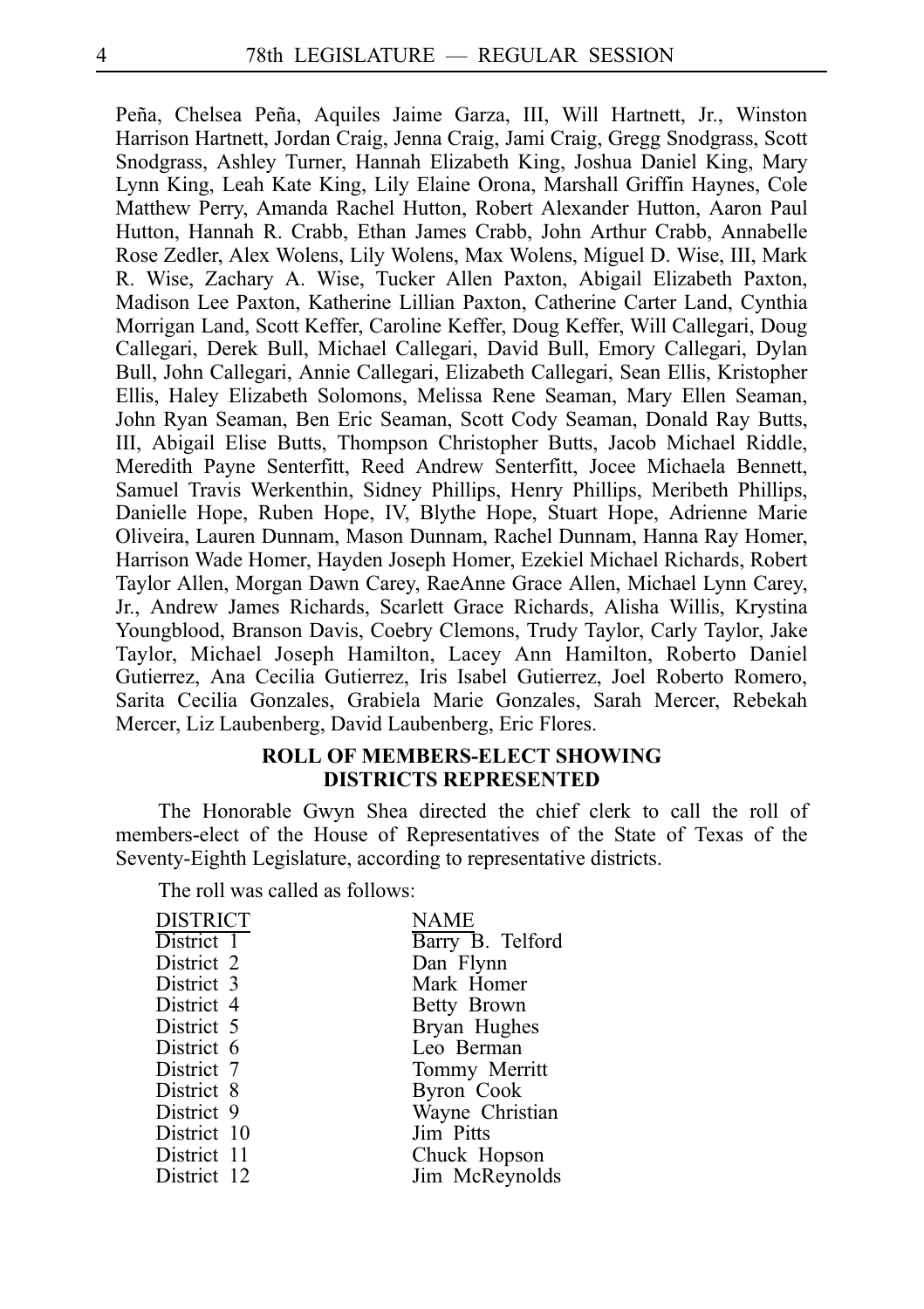| District 13 | Lois W. Kolkhorst                   |
|-------------|-------------------------------------|
| District 14 | Fred Brown                          |
| District 15 | Rob Eissler                         |
| District 16 | Ruben Hope                          |
| District 17 | Robby Cook                          |
| District 18 | Dan Ellis                           |
| District 19 | Mike "Tuffy" Hamilton               |
| District 20 | Dan Gattis                          |
| District 21 | Allan B. Ritter                     |
| District 22 | Joe Deshotel                        |
| District 23 | Craig Eiland                        |
| District 24 | Larry Taylor                        |
| District 25 | Dennis Bonnen                       |
| District 26 | Charlie Howard                      |
| District 27 | Dora Olivo                          |
| District 28 | Glenn Hegar                         |
| District 29 |                                     |
| District 30 | Glenda Dawson<br>Geanie W. Morrison |
| District 31 | Ryan Guillen                        |
| District 32 | Gene Seaman                         |
| District 33 | Vilma Luna                          |
| District 34 | Jaime Capelo                        |
| District 35 | Gabi Canales                        |
| District 36 | Kino Flores                         |
| District 37 | Rene O. Oliveira                    |
| District 38 | Jim Solis                           |
| District 39 | Miguel Wise                         |
| District 40 | Aaron Peña                          |
| District 41 | Roberto Gutierrez                   |
| District 42 | Richard Raymond                     |
|             |                                     |
| District 43 | Irma Rangel                         |
| District 44 | Edmund Kuempel<br>Patrick M. Rose   |
| District 45 |                                     |
| District 46 | Dawnna Dukes                        |
| District 47 | Terry Keel                          |
| District 48 | Todd Baxter                         |
| District 49 | Elliott Naishtat                    |
| District 50 | Jack Stick                          |
| District 51 | Eddie Rodriguez                     |
| District 52 | Mike Krusee                         |
| District 53 | Harvey Hilderbran                   |
| District 54 | Suzanna Gratia Hupp                 |
| District 55 | Dianne White Delisi                 |
| District 56 | John Mabry                          |
| District 57 | Jim Dunnam                          |
| District 58 | Arlene Wohlgemuth                   |
| District 59 | Sid Miller                          |
| District 60 | James L. "Jim" Keffer               |
| District 61 | Phil King                           |
| District 62 | Larry Phillips                      |
| District 63 | Mary Denny                          |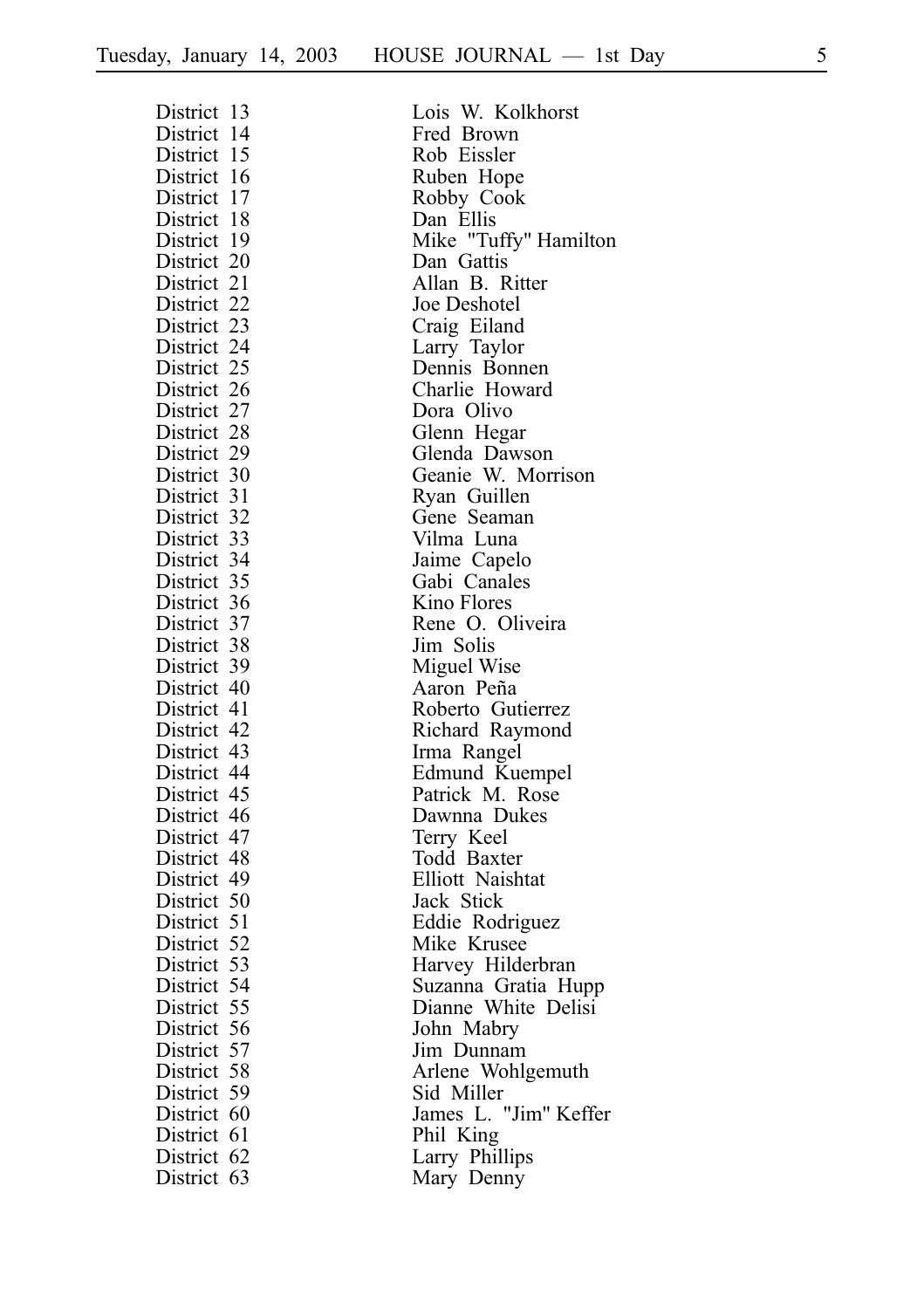| District 64      | Myra Crownover              |
|------------------|-----------------------------|
| District 65      | Burt Solomons               |
| District 66      | Brian McCall                |
| District 67      | Jerry Madden                |
| District 68      | Rick Hardcastle             |
| District 69      | David Farabee               |
| District 70      | Ken Paxton                  |
| District 71      | Bob Hunter                  |
| District 72      | Scott Campbell              |
| District 73      | Carter Casteel              |
| District 74      | Pete P. Gallego             |
| District 75      | Chente Quintanilla          |
| District 76      | Norma Chavez                |
| District 77      | Paul C. Moreno              |
| District 78      | Pat Haggerty                |
| District 79      | Joe C. Pickett              |
| District 80      | Timoteo "Timo" Garza        |
| District 81      | G. E. "Buddy" West          |
| District 82      | Tom Craddick                |
| District 83      | Delwin L. Jones             |
| District 84      | Carl H. Isett               |
| District 85      | James E. "Pete" Laney       |
| District 86      | John Smithee                |
| District 87      | David Swinford              |
| District 88      |                             |
| District 89      | Warren Chisum               |
| District 90      | Jodie Laubenberg            |
|                  | Lon Burnam                  |
| District 91      | Bob E. Griggs               |
| District 92      | Todd Smith                  |
| District 93      | Toby Goodman                |
| District 94      | Kent Grusendorf             |
| District 95      | Glenn Lewis                 |
| District 96      | Bill Zedler                 |
| District 97      | Anna Mowery<br>Vicki Truitt |
| District 98      |                             |
| District 99      | Charlie Geren               |
| District 100     | Terri Hodge                 |
| District 101     | Elvira Reyna                |
| District 102     | Tony Goolsby                |
| District 103     | Steve Wolens                |
| District 104     | Roberto R. Alonzo           |
| District 105     | Linda Harper-Brown          |
| District 106     | Ray Allen                   |
| District 107     | Bill Keffer                 |
| District 108     | Dan Branch                  |
| District 109     | Helen Giddings              |
| District 110     | Jesse W. Jones              |
| District 111     | Yvonne Davis                |
| District 112     | Fred Hill                   |
| District 113     | Joe Driver                  |
| -114<br>District | Will Hartnett               |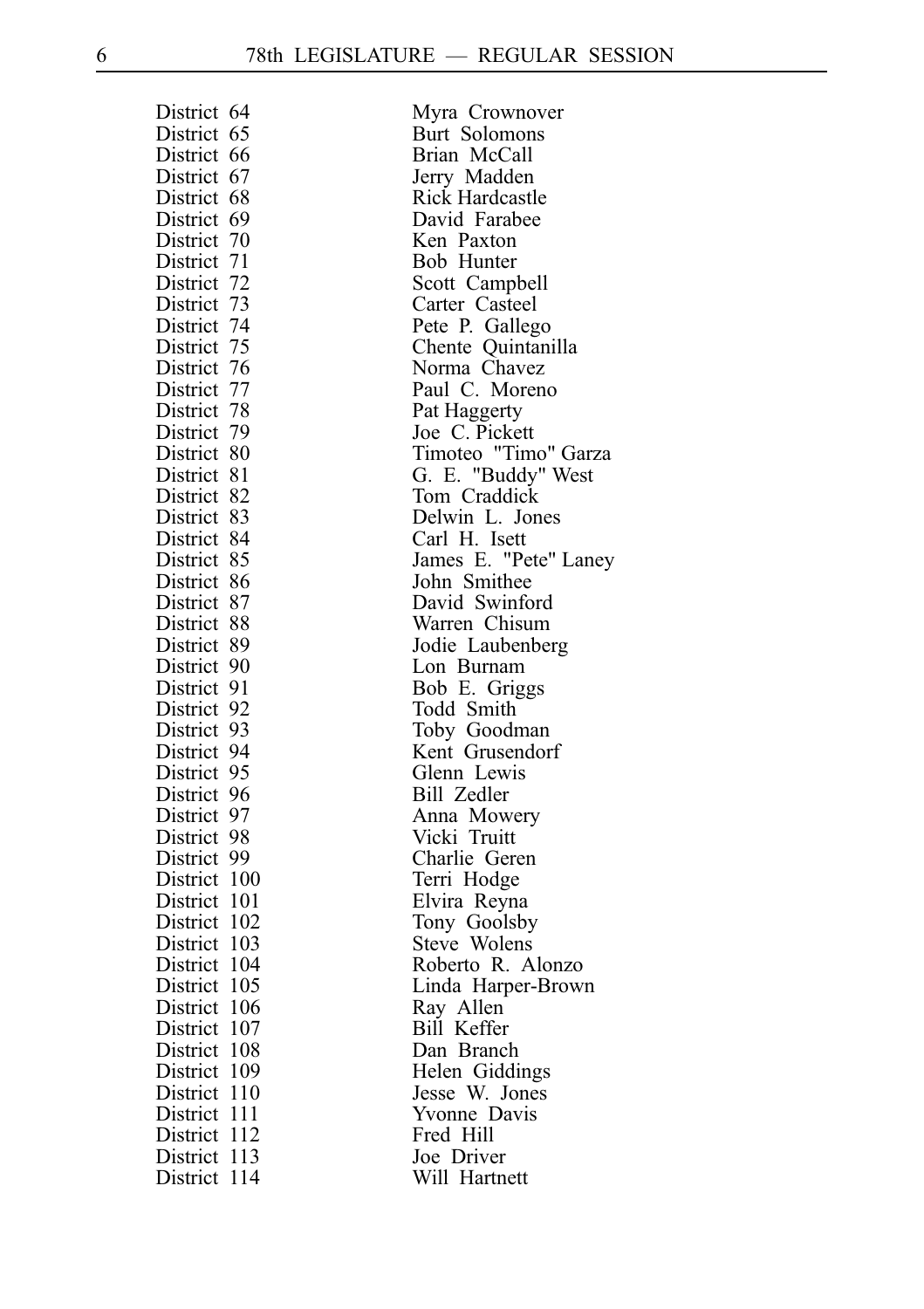| District 115 | Kenny Marchant          |
|--------------|-------------------------|
| District 116 | Trey Martinez Fischer   |
| District 117 | Ken Mercer              |
| District 118 | Carlos "Charlie" Uresti |
| District 119 | Robert R. Puente        |
| District 120 | Ruth Jones McClendon    |
| District 121 | Elizabeth Ames Jones    |
| District 122 | Frank J. Corte, Jr.     |
| District 123 | Mike Villarreal         |
| District 124 | Jose Menendez           |
| District 125 | Joaquin Castro          |
| District 126 | Peggy Hamric            |
| District 127 | Joe Crabb               |
| District 128 | Wayne Smith             |
| District 129 | John E. Davis           |
| District 130 | Corbin Van Arsdale      |
| District 131 | Ron Wilson              |
| District 132 | Bill Callegari          |
| District 133 | Joe Nixon               |
| District 134 | Martha Wong             |
| District 135 | Gary Elkins             |
| District 136 | Beverly Woolley         |
| District 137 | Scott Hochberg          |
| District 138 | Dwayne Bohac            |
| District 139 | Sylvester Turner        |
| District 140 | Kevin Bailey            |
| District 141 | Senfronia Thompson      |
| District 142 | Harold V. Dutton, Jr.   |
| District 143 | Joe E. Moreno           |
| District 144 | Robert E. Talton        |
| District 145 | Richard "Rick" Noriega  |
| District 146 | Al Edwards              |
| District 147 | Garnet F. Coleman       |
| District 148 | Jessica Farrar          |
| District 149 | Talmadge L. Heflin      |
| District 150 | Debbie Riddle           |

A quorum was announced present.

#### **OATH OF OFFICE ADMINISTERED**

The Honorable Gwyn Shea, secretary of state, recognized the chief clerk who administered the constitutional oath of office to the members-elect of the House of Representatives of the Seventy-Eighth Legislature of the State of Texas, all of those present rising together and repeating the following oath, prescribed by the constitution, as it was read to them, as follows:

"I, do solemnly swear (or affirm), that I will faithfully execute the duties of the office of a member of the House of Representatives of the Seventy-Eighth Legislature of the State of Texas, and will to the best of my ability preserve, protect, and defend the Constitution and laws of the United States and of this state. So help me God."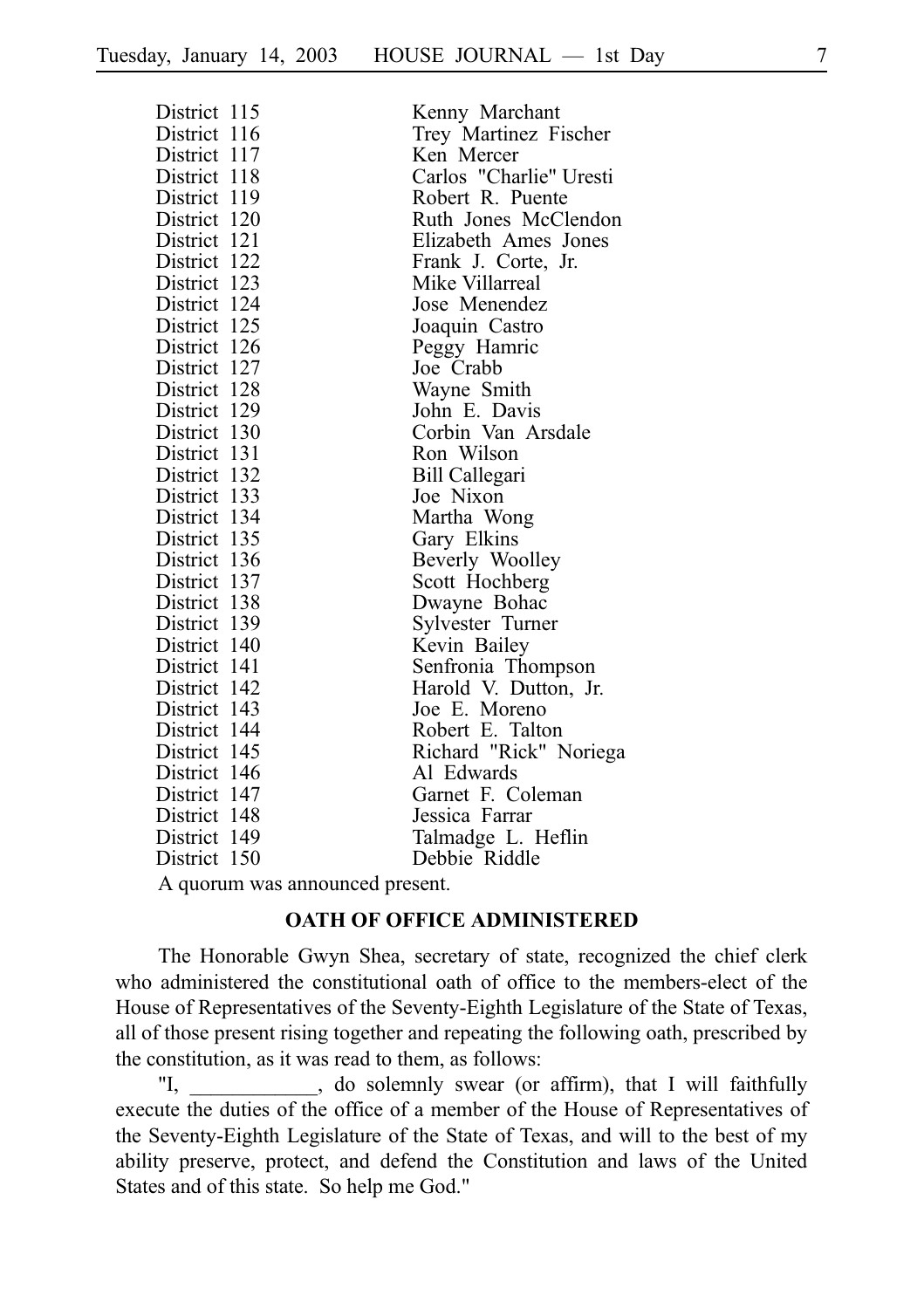# **TEMPORARY RULES ADOPTED**

Representative West moved to adopt the house rules of procedure from the Seventy-Seventh Legislature as temporary rules for the election of the speaker.

The motion prevailed without objection.

# **HR 1 - ADOPTED (by Puente and Grusendorf)**

The following resolution was laid before the house:

# **HR 1**

BE IT RESOLVED by the House of Representatives of the 78th Legislature of the State of Texas, That pending the election of the speaker, all persons other than members of the legislature, members of their families, temporary officers, and approved press representatives be barred from the floor of the house of representatives inside the rail.

**HR 1** was read and was adopted without objection.

# **HR 2 - ADOPTED (by Smithee and Turner)**

The following resolution was laid before the house:

## **HR 2**

BE IT RESOLVED by the House of Representatives of the State of Texas, That, in accordance with Section 9(b), Article III, Texas Constitution, the House of Representatives of the 78th Legislature shall elect a speaker of the house from its own membership as follows:

SECTION 1. NOMINATIONS. (a) The secretary of state shall call for nominations from the floor for the election of speaker of the house of representatives and shall recognize every member who desires to make a nomination.

(b) Each member recognized for this purpose shall immediately advance to the front microphone and make the nomination in a nominating speech not to exceed five minutes in length.

(c) After all nominations have been made, the secretary of state shall declare nominations to be closed.

SECTION 2. SECONDS. (a) A person is not considered a nominee unless the nomination is seconded by at least one member.

(b) One seconding speech shall be allowed for each nomination in the order in which nominations were made, then other seconding speeches shall be allowed in rotation in the same order.

(c) No more than five seconding speeches shall be allowed for each nominee.

(d) A seconding speech may not exceed three minutes in length.

SECTION 3. VOTING. All votes taken shall be record votes entered in the House Journal.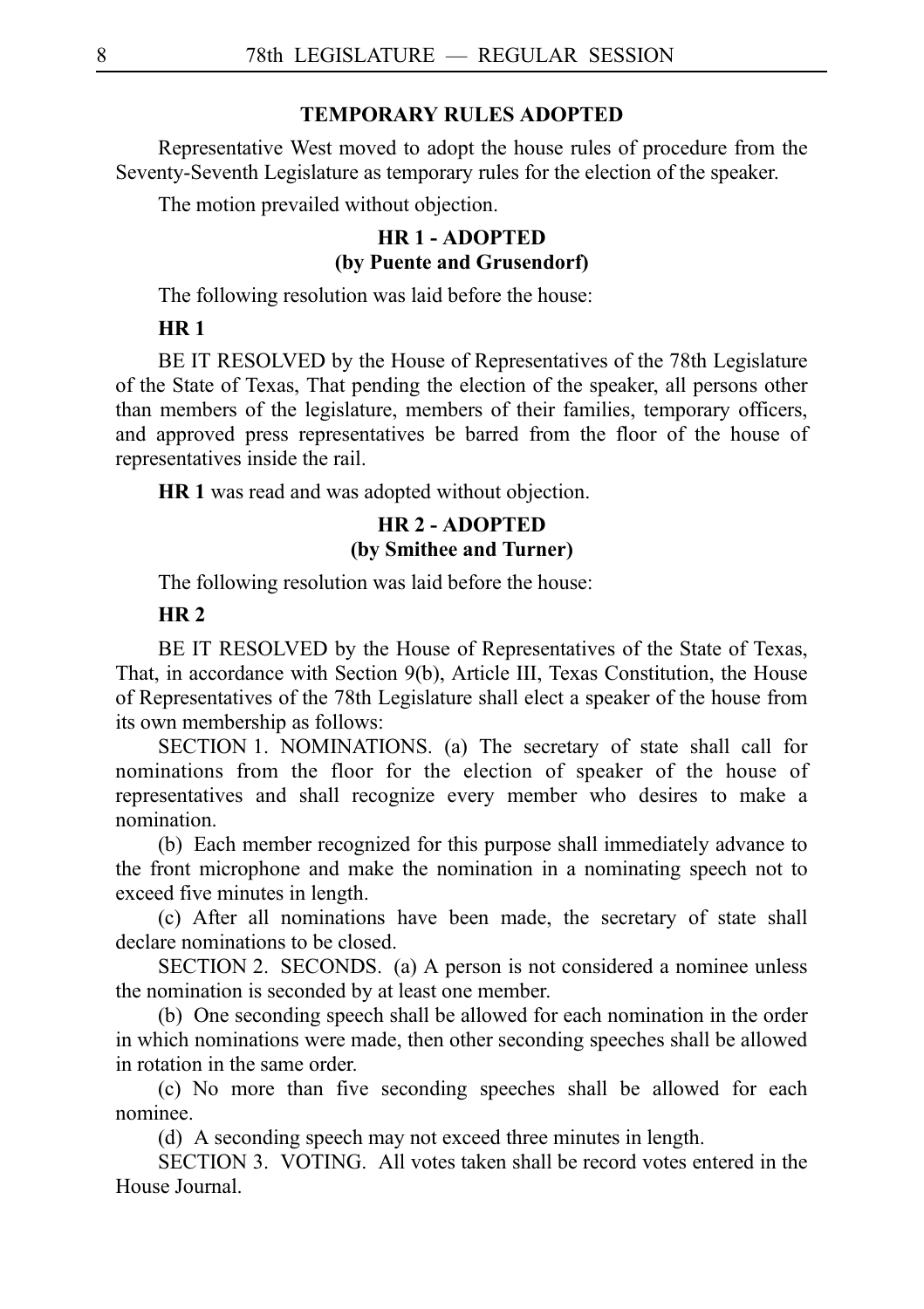SECTION 4. RESULTS; RUNOFF. (a) The secretary of state shall announce the results of the election. If a nominee has received a majority of the votes cast, the secretary of state shall declare that nominee to be elected to the office of speaker of the house of representatives.

(b) If no nominee has received a majority of the votes cast, the two nominees receiving the largest number of votes in the first ballot shall be in a runoff election conducted in accordance with the voting procedures for the first ballot. The secretary of state shall announce the results of the runoff election and declare the nominee receiving the higher vote to be elected.

SECTION 5. OATH. After the election, the secretary of state shall direct the administration of the oath of office to the speaker-elect. The speaker shall take the chair immediately after taking the oath of office.

**HR 2** was read and was adopted without objection.

# **ELECTION OF THE SPEAKER OF THE HOUSE OF REPRESENTATIVES**

The secretary of state announced that the next order of business would be the election of the speaker of the House of Representatives of the Seventy-Eighth Legislature of the State of Texas, and stated nominations for speaker would now be in order.

The secretary of state recognized the Honorable Peggy Hamric of Harris County, who placed in nomination for speaker of the House of Representatives of the Seventy-Eighth Legislature of the State of Texas the name of the Honorable Tom Craddick of Midland County, speaking as follows:

Madam Secretary, distinguished guests, fellow members:

I stand before you on the threshold of a historic event. Not since the turbulent days in the aftermath of the Civil War has our chamber witnessed a transfer of power of this magnitude.

As Texans, and as Americans, we look to the example of our forefathers, first established by the Father of our Country who served his presidency and then allowed the power of government to peacefully pass to others. It is with this inspiration in mind that I am here today, to nominate a new leader for our chamber—a leader who will take up the cause and carry the Texas House of Representatives into the new millennium.

It is altogether proper and fitting that we should first look to the past and acknowledge from whence we came. Many honorable and dignified persons have held the position of Speaker of this House and none more honorable or more dignified than the Honorable Pete Laney. With charm, grace, and distinction, Speaker Laney has steered the people's House—always cognizant of the very tenet upon which American and Texan democracy is founded—government of the people, by the people, and for the people. For his unswerving dedication and guidance, Speaker Laney is to be applauded, celebrated, and most importantly, remembered.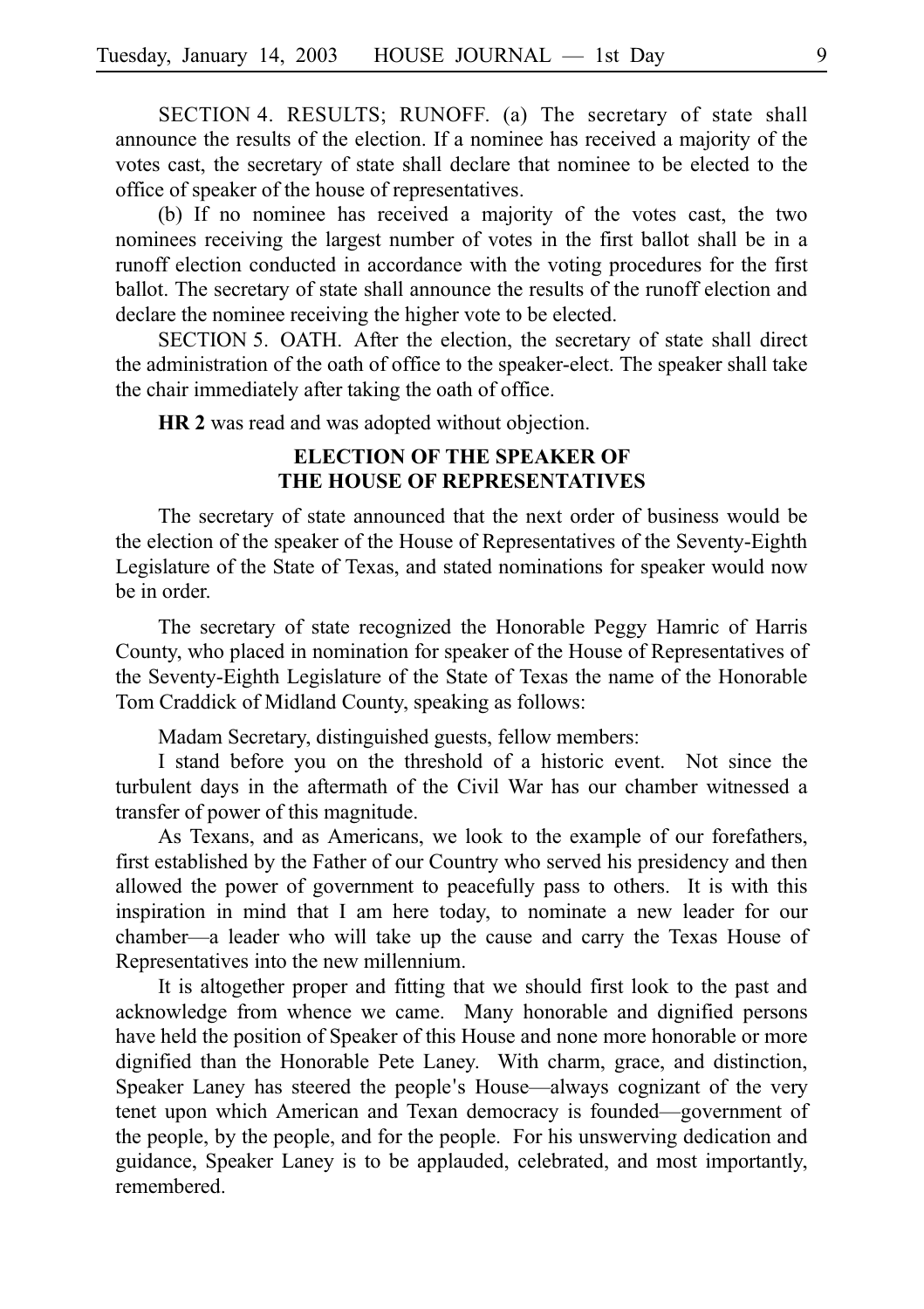We now turn the page to a new era of Texan democracy—an era of hope, purpose, and expectation. Now is not a time to wander from the path. Now is not a time to falter. Now is a time to select a leader who will likewise embrace the complex challenge that is Texas and will likewise hold hands and step forward with the many diverse faces of Texas. I believe that individual is Representative Tom Craddick of Midland.

Tom Craddick embodies the very qualities that leadership demands and has charted a path few before him dared to tread. For it is no small measure to be elected to the Texas House of Representatives in 1968 at the ripe old age of 25 as a Republican from Midland, Texas. It was still within the era of Lyndon Johnson Democrats that Tom Craddick thrust himself onto the Texas political scene. It was from the realization of his surroundings that Tom Craddick learned the skill most essential to leadership of the Texas House, the art of compromise. The political philosopher Edmund Burke said it best, "All government, indeed, every human benefit and enjoyment, every virtue and every prudent act, is founded on compromise and barter."

For as the politics of our nation, and perhaps our state, becomes ever more partisan, should we not look to a leader who has seen firsthand what it is to try to serve a constituency while the odds suggest little chance of success? Nevertheless, it is in the middle of difficulty that opportunity often lies, and despite the political challenges before him, Tom Craddick has endured—he has remained to witness changes in the political landscape time and time again.

To what do we attribute Tom's longevity? Perhaps Tom Craddick's success is a credit to his own intestinal fortitude. Perhaps it is that Tom reminds me of a time when a handshake symbolized more than a thoughtless whim, or perhaps it is that we see in Tom Craddick what we all as representatives of the people of Texas aspire to be—dedicated, resourceful, tenacious, and of course, resilient.

Tom no doubt finds strength in the stability he has fostered in his personal life with wife, Nadine, and children, Christi and Tommy. I do not believe I have ever seen a more close-knit family. In fact, Tom once discounted a run for Congress when he discovered such an endeavor would take away too much time from his family. His simple explanation, "I can t...because I swim with my ' children every day."

Yet, what more do the people of Texas look for in the leader of their House? Texas history is replete with many great leaders, each of whom embodied a quality integral to our Republic's and our State's evolution. Stephen F. Austin, the pioneer; Sam Houston, the revolutionary; Juan Seguin, the defender; Lyndon Johnson, the idealist; Barbara Jordan, the orator; and George W. Bush, the motivator. Each of these great Texans and the principles for which they stand exemplify the undisputed notion that democracy cannot endure without vision. Tom Craddick is a visionary.

Tom's vision is one of acceptance and inclusion. Tom's vision is one of equal opportunity and cooperation, and Tom's vision is one of allowing every member elected to this house to serve their constituents with undaunted enthusiasm. For in the words of the great American essayist Ralph Waldo Emerson, "Nothing great was ever achieved without enthusiasm."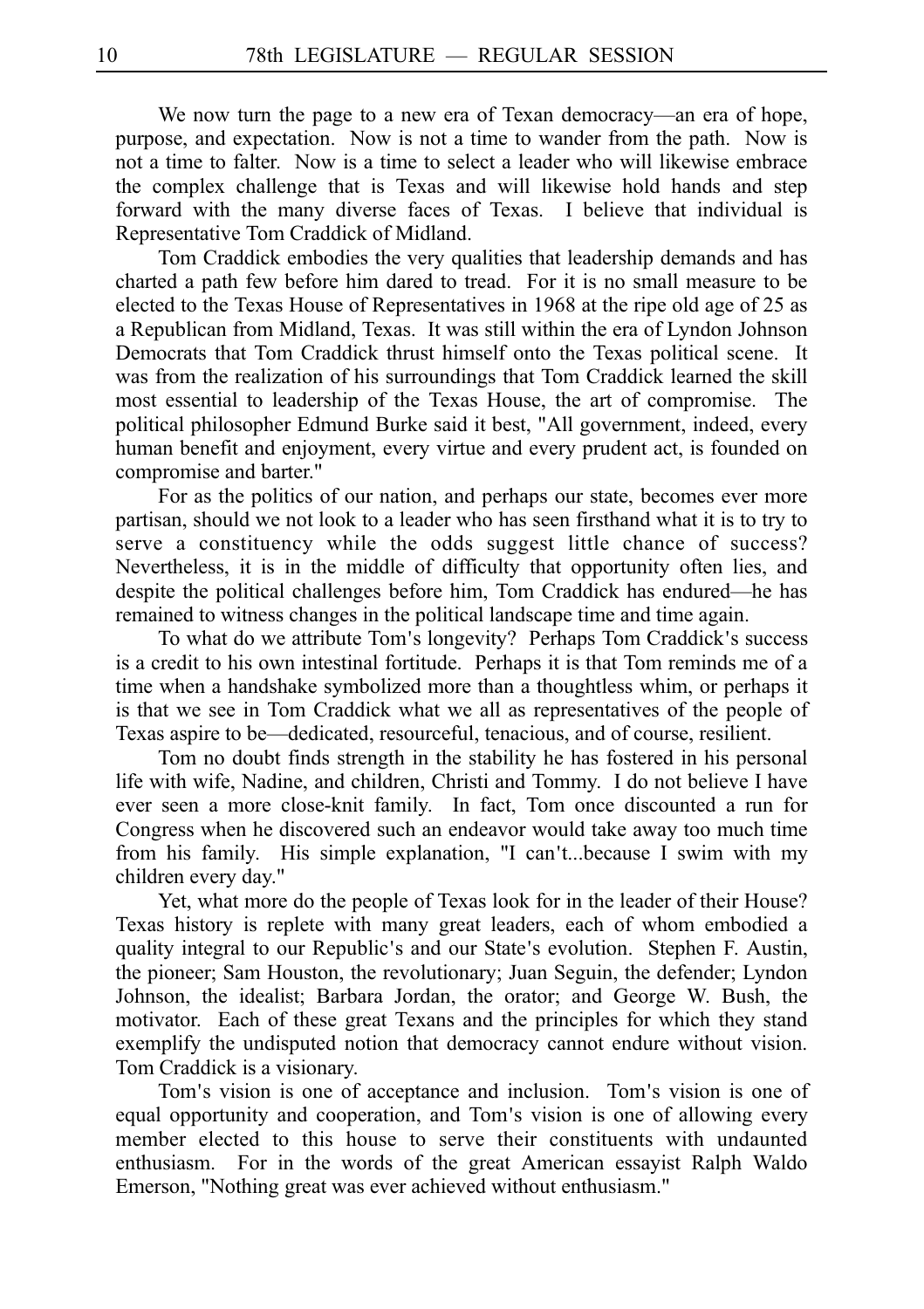Tom Craddick is a steward of our institution; one of its senior members; one of its ambassadors. I can assure you that the preservation of the integrity of this chamber is a responsibility not taken lightly by Representative Craddick. And the honor, diligence, and humility with which Tom Craddick has always conducted himself leaves little doubt in my mind that he will carry on the noble standards upheld by his predecessor.

Tom Craddick has undoubtedly reached the heights personally, professionally, and politically. Though Midland will always be in his heart, Tom Craddick has traveled into many members' districts and is well aware of the diversity of this great state—from the wide open spaces in the west, to the piney woods in the east; from the coastal bend and fertile valley in the south, to the prairies in the north—Tom Craddick has seen Texas. From cotton country to oil country; from ocean's bounty to semiconductors—Tom Craddick knows Texas.

Madam Secretary, it is my honor and pleasure to nominate as Speaker of the House for the 78th Legislative Session my friend and colleague, Representative Tom Craddick of Midland.

The secretary of state recognized the Honorable Phil King of Parker County, who seconded the nomination of the Honorable Tom Craddick, speaking as follows:

Madam Secretary, members of the house, guests, family, as I was trying to decide what to say today, it occurred to me that selecting a speaker is probably the most personal vote we make. Now, I know we take up a lot of tough bills, but bills are somewhat intangible, they're about concepts and policies, procedures, things like that. Yet, when we vote for a speaker, we re choosing between fellow ' members and friends, some with whom we've had long, good relationships.

It's also very personal because, to a great extent, a speaker defines our role in the body and our ability to serve our constituents, what we came here for. So, what I thought I'd do in my short time today, is just tell you, member to member, friend to friend, a couple of the personal reasons behind my support for Tom Craddick.

Last session during redistricting, I got to work very closely with Tom, really for the first time, and I learned a lot about him. I learned that he is very adept at being a leader among leaders. I learned that Tom's a team builder. He draws people together, not with manipulation or with pressure, but by being very open, very approachable, and very inclusive. He has that quiet style of leadership that you often see in top CEO's. It's a style that I think can serve this body and the people of Texas really, really well.

That's not to say that we don't have other members who are ready and qualified to do this job. We absolutely do. But I truly believe that Tom Craddick is the right leader, the right person, for this job today.

Now, I want you to know that I struggled with what I'm about to say, and I don't want to sound too partisan here, but, to my Republican friends, I'd also say that Tom has earned the right over 30 years of distinguished service to take these reins. Actually, he paved the way for a lot of us.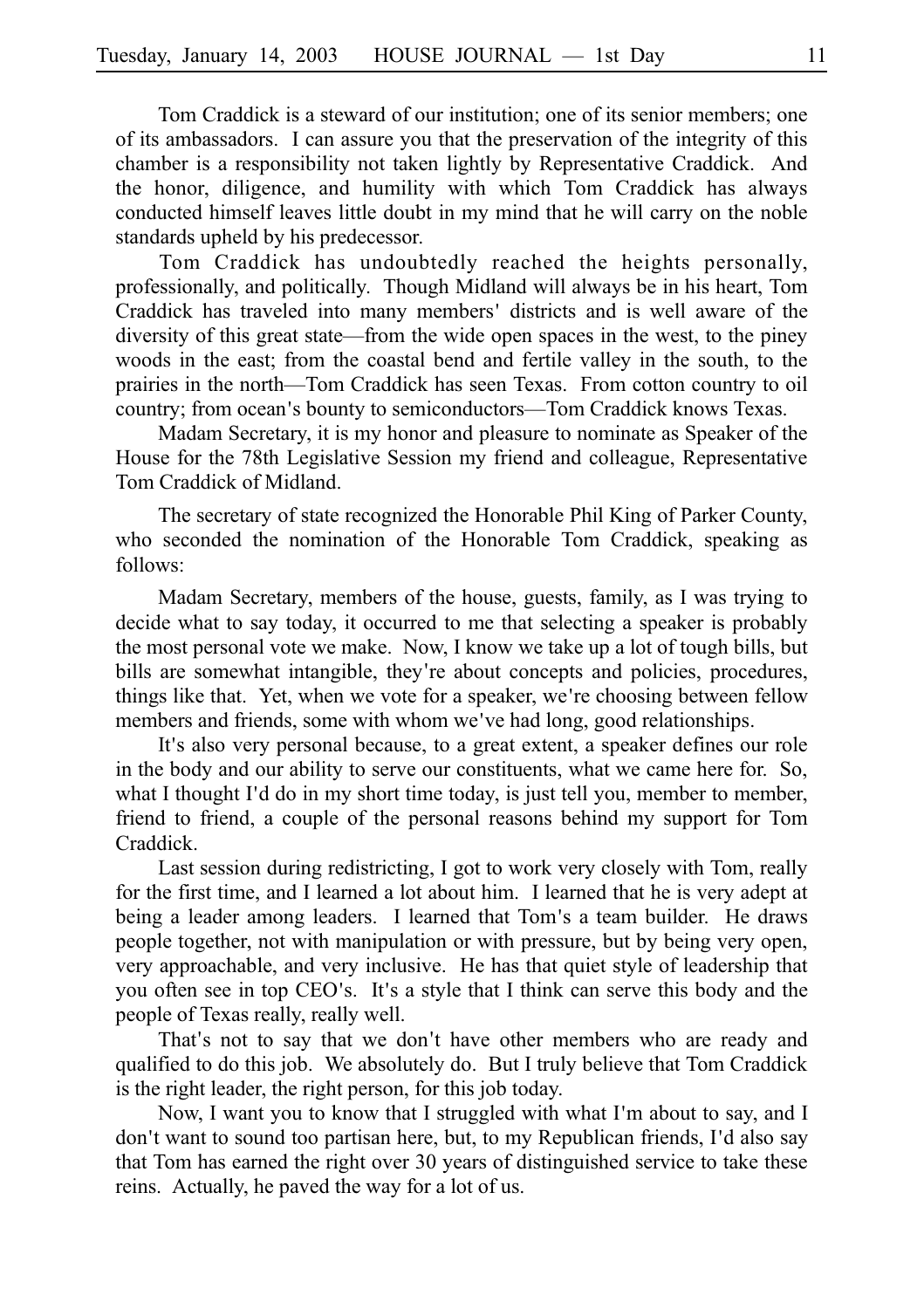And to my Democrat friends who wonder about their role under new leadership, I'd just say that no one knows more what it feels like to be a member of a minority party than Tom Craddick. And no one is more committed to making sure that every member has the opportunity to lead, to represent their district, and to be a player in this great institution.

Tom, I know you are a good man and that you'll make a great speaker, carrying on the long tradition of good men who have led this body well. So, members, friends, I'm proud today to second this nomination. And I hope you'll join me so we can give a unanimous vote of support to our next speaker of this house, Representative Tom Craddick.

The secretary of state recognized the Honorable Vilma Luna of Nueces County, who seconded the nomination of the Honorable Tom Craddick, speaking as follows:

Since I first was elected to the Texas House in 1993, I have endeavored to increase the educational opportunities and economic prosperity of the people of my home, Corpus Christi, and the entire Coastal Bend area.

The Texas House of Representatives' history is etched by the voices of our predecessors, who stood proudly and spoke eloquently on behalf of their constituents. We are privileged to carry that legacy forward, and in doing so, each member of this hallowed institution becomes a living, active participant in the governing of our state.

When we gather as a legislative body, I believe that it is our responsibility to focus on developing public policy that will lead our state toward prosperity. And I believe it is important to be thoughtful in the important decisions that we make here–decisions that can help provide valuable resources and services to the people in our districts.

My support for Tom Craddick for speaker represents my intent to continue the house's historic tradition of working together to create good public policy. It also represents my determination to pursue my own personal objectives as a state representative for my constituents and the Coastal Bend.

A very popular movie, Spiderman, affirms a life lesson to which we all should adhere, "With great power comes great responsibility." I am not the kind of person who normally turns to fictional characters for inspiration. However, this line resonated with me and, incidentally, with my seven-year-old son, Andres. When something resonates among people of different ages, different genders, and different perspectives, I believe that we can trust that it contains an element of truth.

Our status as elected members of the Texas House of Representatives carries great power and a great responsibility to focus on the purpose for which we were sent here. I believe that our biggest responsibility during this session is to be willing to focus on policy without partisanship.

In Tom Craddick, we have a man who is strong enough to include diverse viewpoints in developing public policy. I support him in his efforts to accomplish that goal in the forthcoming session.

Members, I second the nomination of Tom Craddick as speaker of the Texas House of Representatives.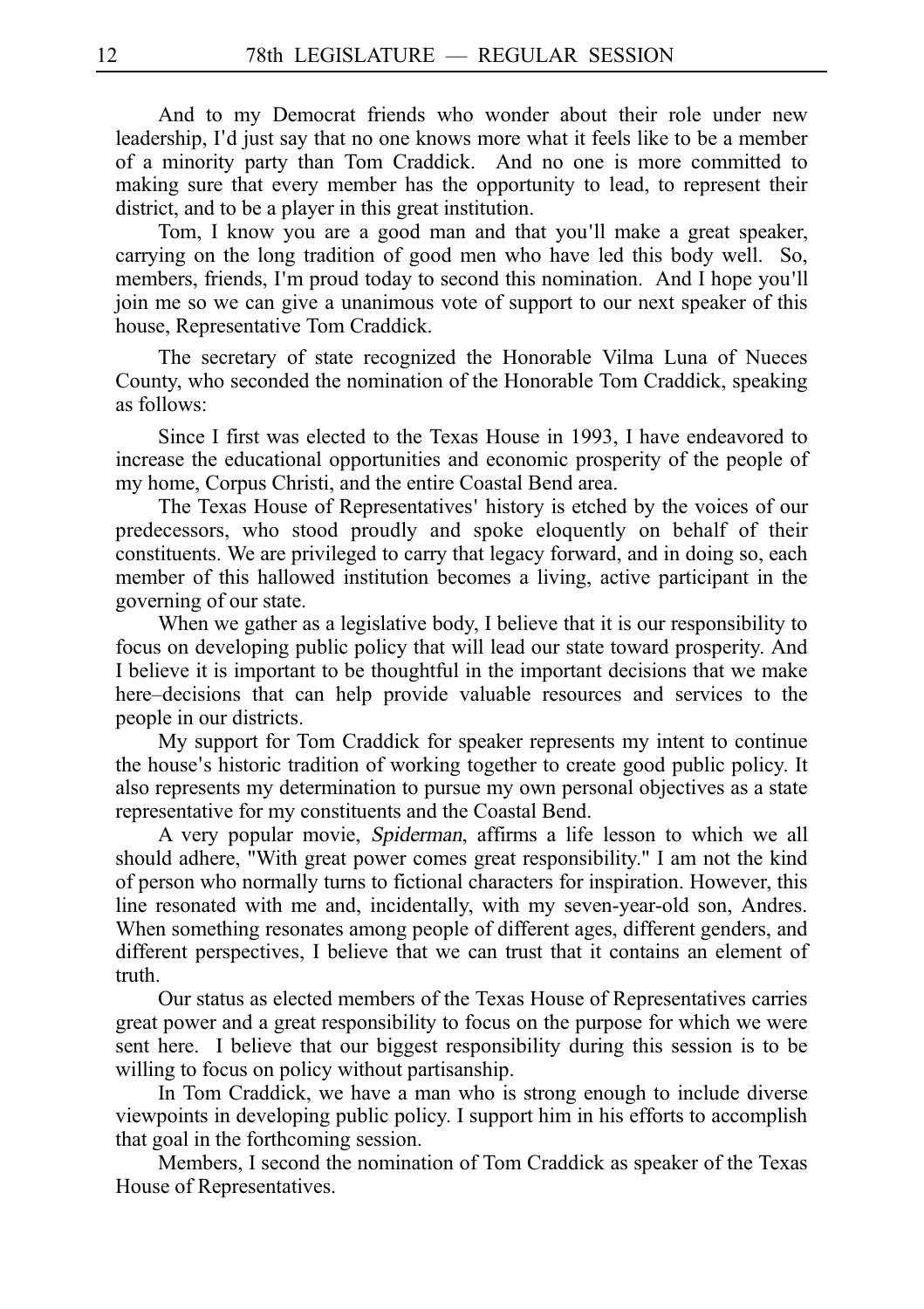The secretary of state recognized the Honorable Kenny Marchant of Dallas County, who seconded the nomination of the Honorable Tom Craddick, speaking as follows:

Madam Secretary, fellow members, colleagues, distinguished guests:

It is my honor today to add my seconding to the nomination of Representative Tom Craddick of Midland County as the speaker of the Texas House of Representatives for the 78th Legislature.

It has been my privilege to know Tom Craddick for my entire legislative career. In those years, I have come to know him not only as a fellow legislator but most importantly as my friend and my leader.

I discovered early on that his friendship was extended not based on the expectation of some derived benefit from that friendship but was grounded in mutual respect and admiration. I recommend him to you today not only as your next speaker but also as your friend.

As a leader, Tom Craddick has seen a lot in his 34 years of service to Texas. He knows that in Texas, there have been no problems created because of our neglect that cannot be resolved by caring.

He believes that there are no divisions that ignorance has created that cannot be erased through better understanding of each other. Tom is interested in progress and solution, but he doesn't believe that there is a program for every problem.

I believe leadership in times like these should have some predictability to it. Character cannot be summoned at the moment of crisis if it has been squandered by years of compromise and rationalization.

One thing you can say about Tom Craddick is that his philosophy has been consistent from day one. He has no history of signaling right and turning left. Regardless of political philosophy, refreshingly, no one has to guess where Tom stands.

A man named Ted Engstrom once wrote, "The world needs (and I say the Texas House needs) people who cannot be bought; whose word is their bond; who have opinions and a will; who are larger than their vocation; who do not hesitate to take chances; who will not lose their individuality in a crowd; who will be honest in small things as in great things; who will make no compromise with wrong; who are not afraid to stand for truth when it is unpopular; who can say no with emphasis, although the rest of the world says yes."

Our next speaker, Tom Craddick, I believe, is this man.

The secretary of state recognized the Honorable Dianne White Delisi of Bell County, who seconded the nomination of the Honorable Tom Craddick, speaking as follows:

Members of this great body, former lawmakers, distinguished guests, family, friends, and fellow Texans, we gather today in this chamber to affirm our oaths to the people of Texas and to choose our leader for this, the 78th Legislative Session.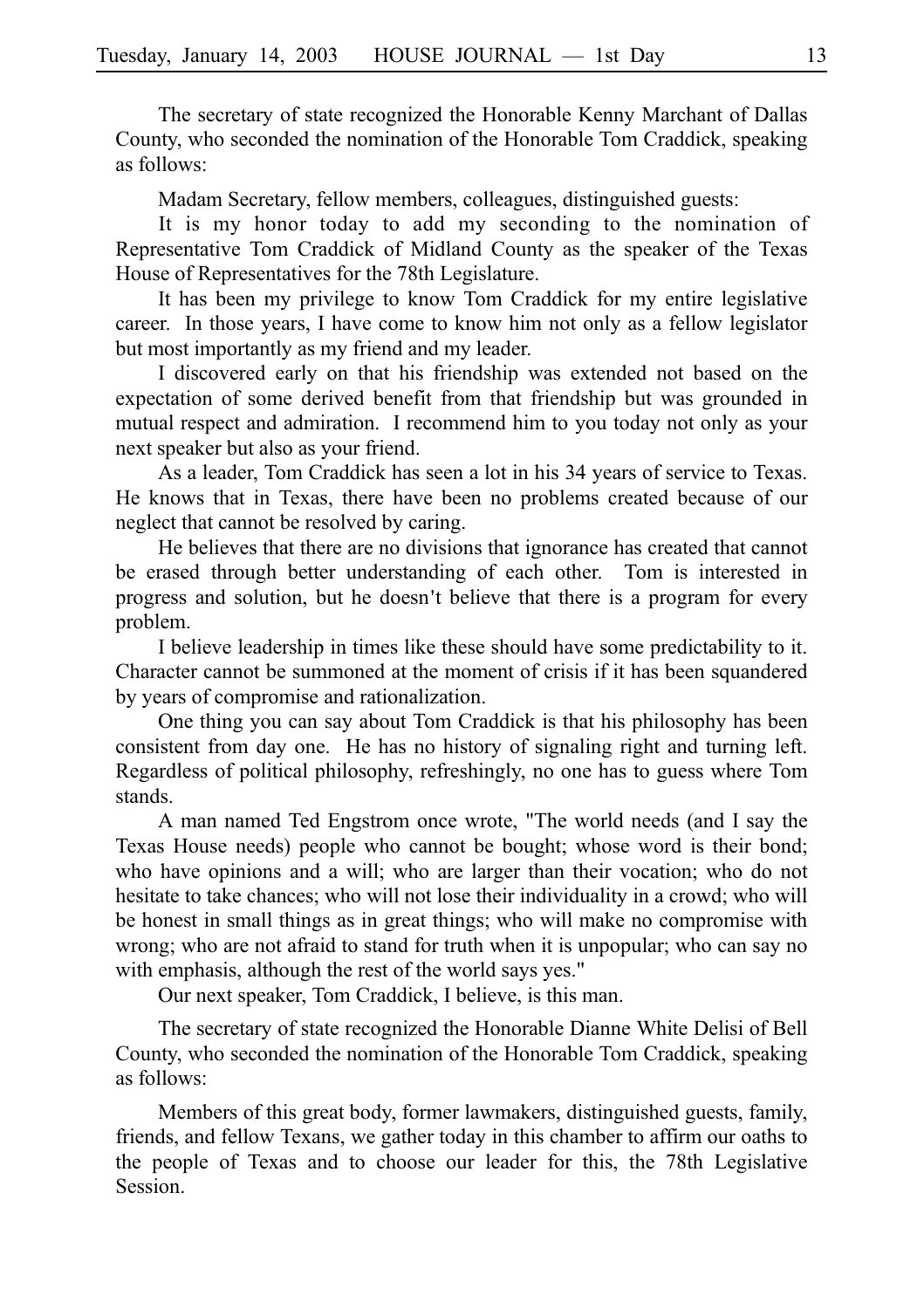By virtue of the legendary figures who have held it, and by virtue of the powers granted to its occupant, the office of speaker of the Texas House of Representatives stands as one of the state's premier leadership positions. This office, more than any other in the legislature, shapes the discussion of issues and sets the tone for our service. And this office, more than any other in the state, is the voice of the people, chosen as it is from among the membership of the people's chamber. Today we nominate a leader worthy of the office's high calling: an eagle scout, a devoted husband, a loving father, a man of faith. A man who has dedicated himself to public service longer than almost any among us. A man whose breadth and depth of knowledge of public policies is unequaled. A man whose work ethic is legendary. A man whose leadership abilities have been relied on from Midland to Austin to Washington. A man who answered the calling of his own conscience, always speaking with clarity and civility.

Tom Craddick is a determined man of vision, a leader who has been tested, an individual who is uniquely qualified to lead this body. Tom Craddick knows that the principle that guides us, doing what's best for the people of Texas, is also the principle that unites us.

Today, we are witnessing a leadership change that has been years in the making, but this vote today is larger than any political party, it is about the leadership attributes that have transcended time in defining our leaders. Sam Houston implored us to "do right and risk consequences." Throughout the history of this state, our leaders have taken the words of Sam Houston to heart. We are their heirs, heirs to their vision. We are the generation to whom the torch of leadership has now passed.

For 34 years, Tom Craddick has shown his persistence, and he has sacrificed for what he believes in. 34 years ago, a young man from Midland, Texas, full of fire and a desire for change, secured a seat in the Texas House the old fashioned way, campaigning from door to door. Tom has known the lonely struggle of the minority. He has lived the words of Andrew Jackson: "One man with courage makes the majority." Did Tom know 34 years ago, when he was chased off a front porch by a voter with a broom, that someday he would be elected speaker of this great body? Here we are, all these years later. Tom Craddick's heart is still full of fire and a desire for change. But today, instead of stepping onto a porch, he is stepping onto the speaker's dais.

New members, the hope of this story is the hope for all of us here today; do your best, always stay in touch with the home folks, make the votes that are best for Texas, and someday, dear members, you may find your own hand gripping the gavel.

We all know it is easier to lead when times are good. True leadership is demanded when times are troubled. Sam Houston knew that. All of Texas is looking to us to lead for these next 140 days, and they will judge us by how well we rise to the challenges we face. Sacrifice and persistence, vision and faith. These are the attributes Tom Craddick holds in great degree. He is the right man, in the right place, at the right time, for this job. Tom Craddick is uniquely experienced in the history of this legislature and he is uniquely qualified to lead this body in these most serious times.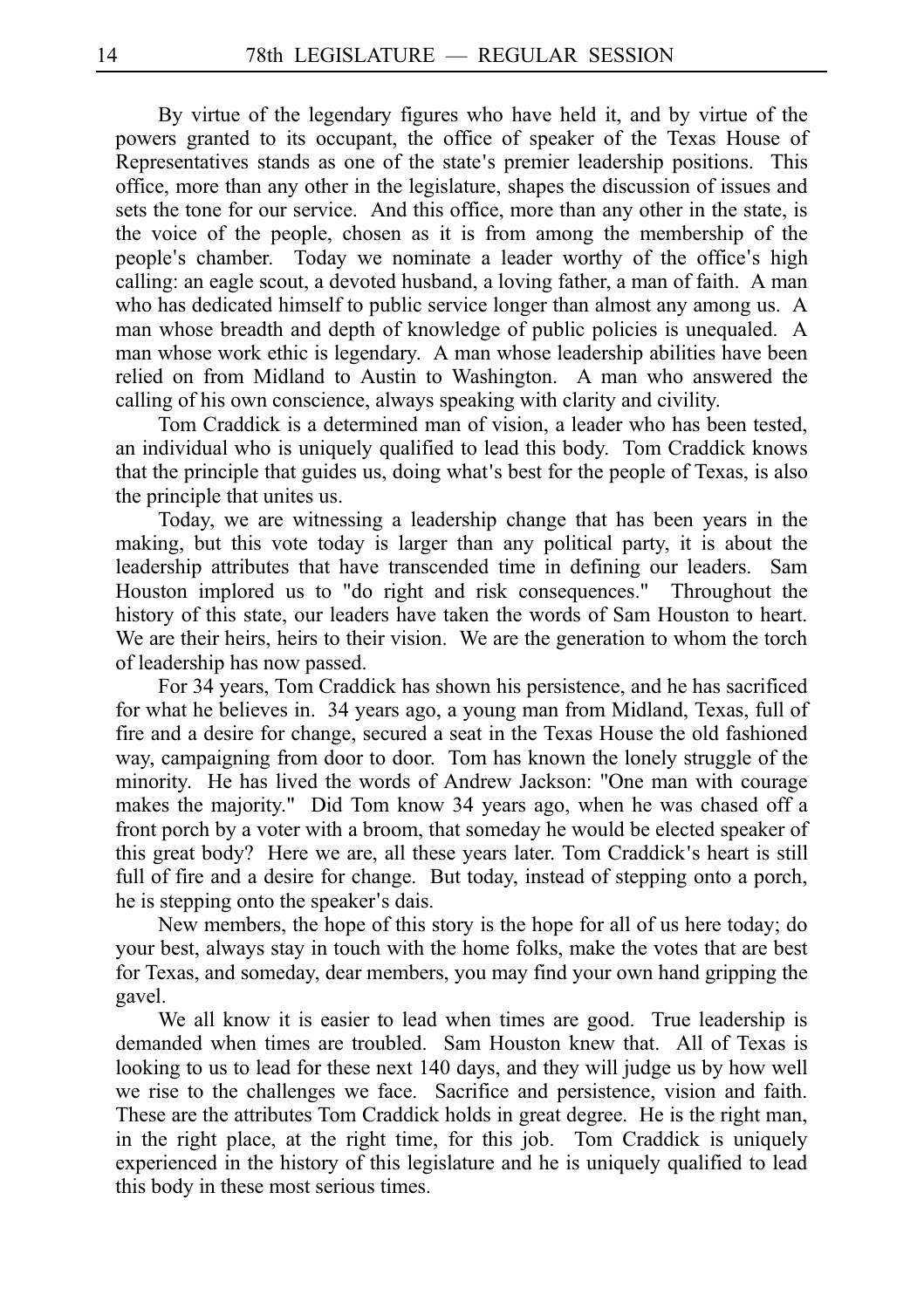Today is Tom's day. Today is 34 years in the making. It is my high honor to second the nomination of Tom Craddick for speaker of the Texas House.

The secretary of state recognized the Honorable Glenn Lewis of Tarrant County, who seconded the nomination of the Honorable Tom Craddick, speaking as follows:

Thank you Madam Secretary, members, honored guests, family, and friends. I, too, have known Tom Craddick for the entire length of my service in the Texas House of Representatives. In fact, if I'm not mistaken, every member of this body has known Tom Craddick for the entire length of their service.

When I first arrived on this floor in 1995, one of the first people to meet me practically at the door and extend the hand of friendship and cooperation was Tom Craddick. And through those eight years there have been many times when I have found myself with my shoulder to the wheel trying to move issues forward for the State of Texas and to my right or to my left I ve seen Tom Craddick with ' his shoulder right next to mine.

But you know, the essence of our relationship was not forged in those thousands of times that we agreed with one another. The real essence of our relationship was forged in those few times when we disagreed with one another. But when we disagreed, given the fact that he was such a senior member and had much more experience, Tom Craddick could have easily taken the position that my disagreement with him was a result of his intellectual or moral superiority. And he could have used that to try to circumvent my efforts, but he didn't.

Tom Craddick was one of those that recognized that disagreements are most often the product of all of us coming from diverse backgrounds and having viewed life from different perspectives. And the best way for us to work those things out is not to try to circumvent one another, but to try to broaden our minds and take a broader view of the world so that we can attempt to see things from the perspective of our colleagues and through that find some common ground.

Now I'm sure all of you have heard the dire predictions of the 78th Session and the difficulties we're going to have, and there are people outside that door and maybe inside this chamber who are predicting a disastrous session. If we are to have any hope of putting to rest those predictions, each and every one of us is going to have to come through those doors with the same type of spirit, of being willing and desiring to recognize that there are differences, and recognize where most of those differences come from and be willing to try to work to find common ground.

It is with the highest honor and privilege that I stand here to second the nomination of a man with whom for eight years I have enjoyed a relationship of mutual respect, the Honorable Thomas Russell Craddick from Midland, Texas.

Representative Lewis moved that nominations cease and that the Honorable Tom Craddick of Midland County be elected speaker of the House of Representatives of the Seventy-Eighth Legislature.

A record vote was requested.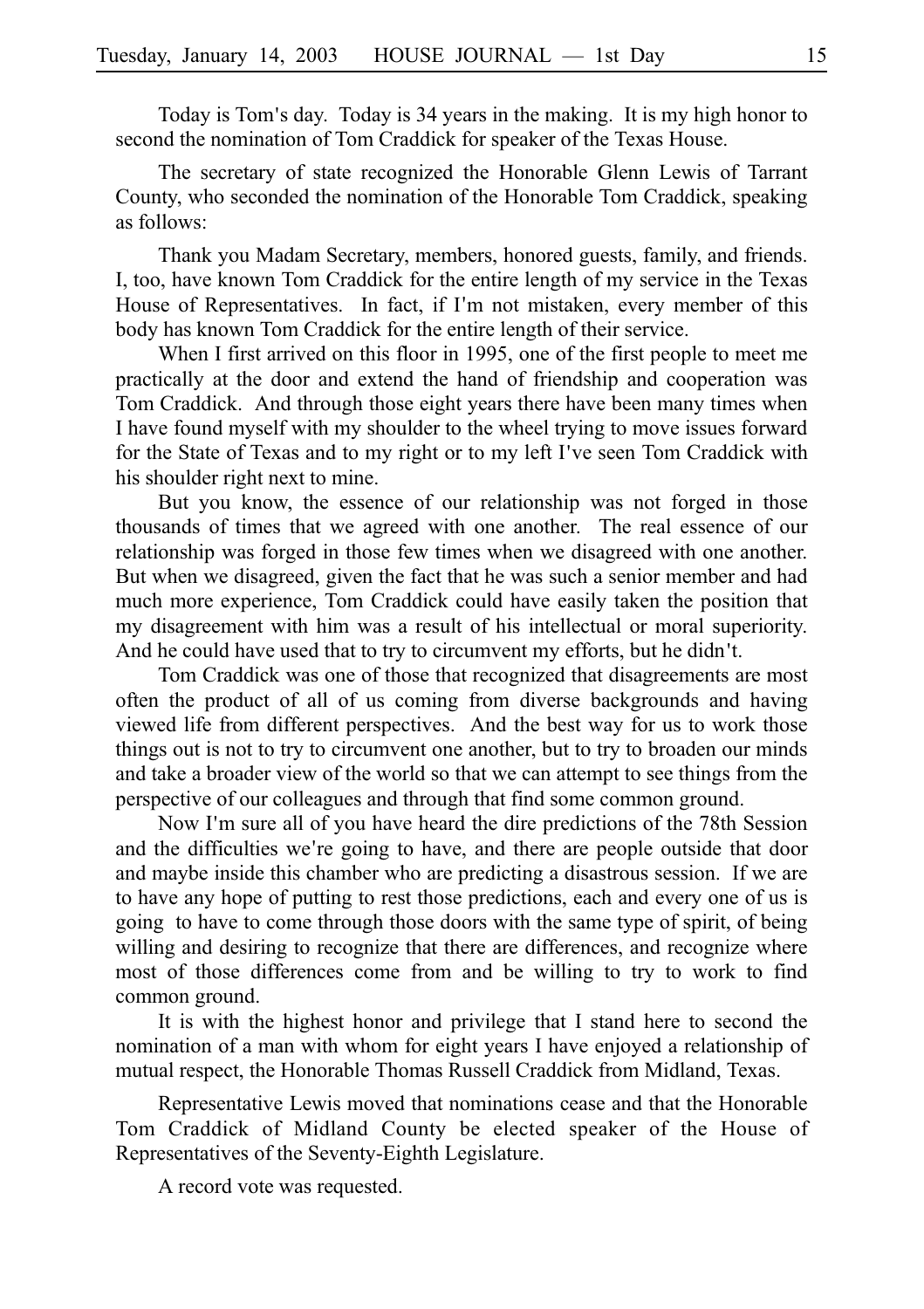The Honorable Tom Craddick of Midland County was elected speaker of the House of Representatives of the Seventy-Eighth Legislature by (Record 1): 149 Yeas, 1 Nay, 0 Present, not voting.

Yeas — Allen; Alonzo; Bailey; Baxter; Berman; Bohac; Bonnen; Branch; Brown, B.; Brown, F.; Callegari; Campbell; Canales; Capelo; Casteel; Castro; Chavez; Chisum; Christian; Coleman; Cook, B.; Cook, R.; Corte; Crabb; Craddick; Crownover; Davis, J.; Davis, Y.; Dawson; Delisi; Denny; Deshotel; Driver; Dukes; Dunnam; Dutton; Edwards; Eiland; Eissler; Elkins; Ellis; Farabee; Farrar; Flores; Flynn; Gallego; Garza; Gattis; Geren; Giddings; Goodman; Goolsby; Griggs; Grusendorf; Guillen; Gutierrez; Haggerty; Hamilton; Hamric; Hardcastle; Harper-Brown; Hartnett; Heflin; Hegar; Hilderbran; Hill; Hochberg; Hodge; Homer; Hope; Hopson; Howard; Hughes; Hunter; Hupp; Isett; Jones, D.; Jones, E.; Jones, J.; Keel; Keffer, B.; Keffer, J.; King; Kolkhorst; Krusee; Kuempel; Laney; Laubenberg; Lewis; Luna; Mabry; Madden; Marchant; Martinez Fischer; McCall; McClendon; McReynolds; Menendez; Mercer; Merritt; Miller; Moreno, J.; Moreno, P.; Morrison; Mowery; Naishtat; Nixon; Noriega; Oliveira; Olivo; Paxton; Peña; Phillips; Pickett; Pitts; Puente; Quintanilla; Rangel; Raymond; Reyna; Riddle; Ritter; Rodriguez; Rose; Seaman; Smith, T.; Smith, W.; Smithee; Solis; Solomons; Stick; Swinford; Talton; Taylor; Telford; Thompson; Truitt; Turner; Uresti; Van Arsdale; Villarreal; West; Wilson; Wise; Wohlgemuth; Wolens; Wong; Woolley; Zedler.

#### Nays — Burnam.

The Honorable Gwyn Shea, secretary of state of the State of Texas, then declared the Honorable Tom Craddick of Midland County to be the duly elected speaker of the House of Representatives of the Seventy-Eighth Legislature of the State of Texas.

#### **COMMITTEE APPOINTED**

The secretary of state announced the appointment of the following committee to escort Speaker-elect Tom Craddick to the speaker's rostrum for the purpose of the taking of the constitutional oath of office by the speaker-elect: the Honorable Tom DeLay, house majority leader, United States Congress, honorary chair, Representatives Hill, co-chair, Giddings, co-chair, Berman, Chavez, Corte, Denny, Driver, Dukes Dutton, Flores, Hope, J. Keffer, Morrison, Mowery, Reyna, Ritter, and Seaman.

Speaker-elect Craddick and his party were escorted to the speaker's rostrum.

# **OATH OF OFFICE TAKEN BY THE SPEAKER OF THE HOUSE**

The Honorable Tom Craddick of Midland County, having been escorted to the speaker's rostrum, took the constitutional oath of office as speaker of the House of Representatives of the Seventy-Eighth Legislature of the State of Texas, which was administered by the Honorable James R. Nowlin, chief justice of the United States District Court, Western District of Texas, as follows: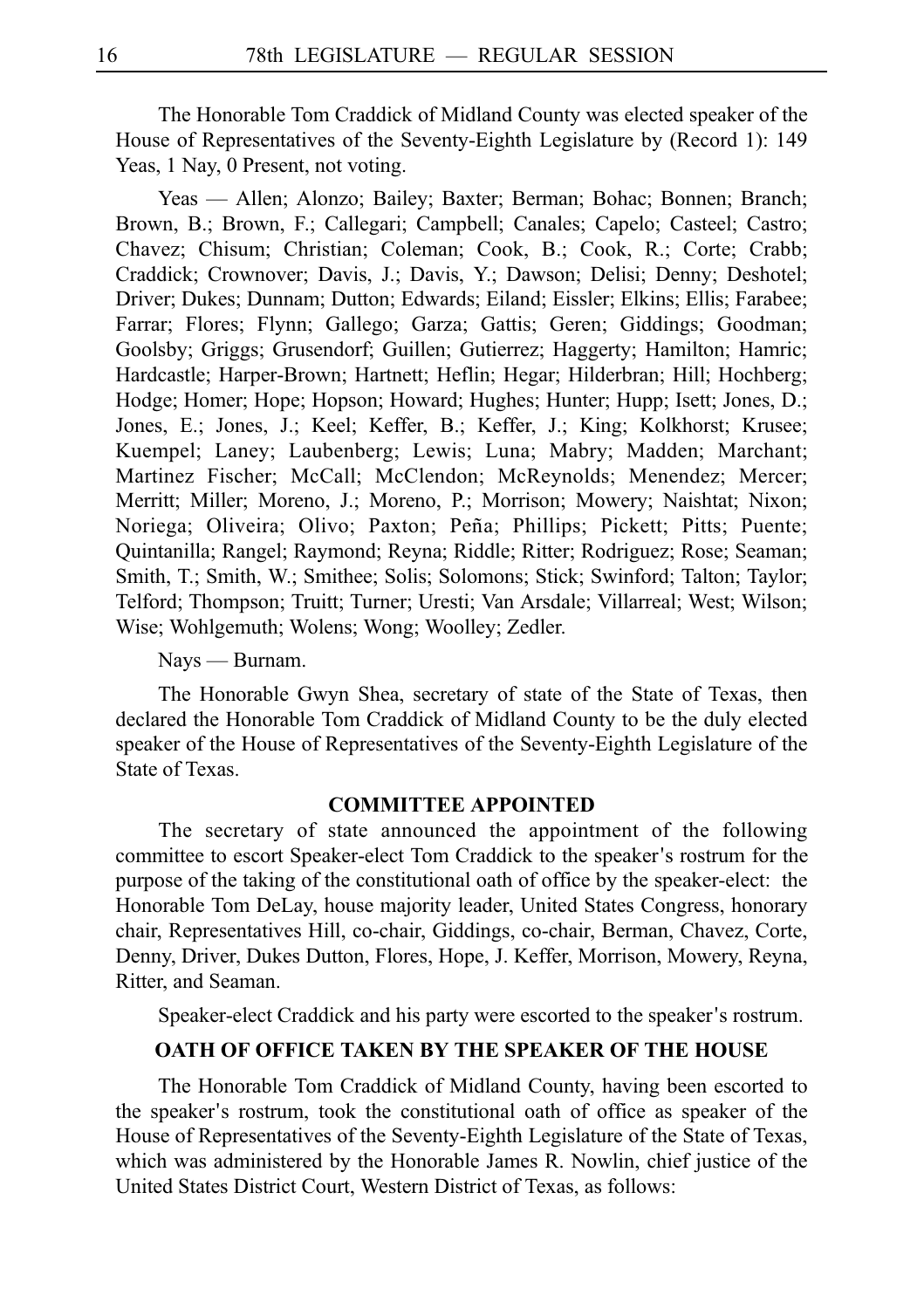"I, Tom Craddick, do solemnly swear, that I will faithfully execute the duties of the office of speaker of the Texas House of Representatives of the Seventy-Eighth Legislature of the State of Texas, and will to the best of my ability preserve, protect, and defend the Constitution and laws of the United States and of this state. So help me God."

# **INTRODUCTION OF GUESTS**

The secretary of state recognized the Honorable David Swinford of Moore County who introduced the following special guests: Comptroller Carole Keeton Strayhorn, Attorney General Greg Abbott, Land Commissioner Jerry Patterson, Railroad Commissioner Charles Matthews, Railroad Commissioner Michael Williams, Agriculture Commissioner Susan Combs, Congressman Joe Barton, Congressman Henry Bonilla, Congressman Kevin Brady and Mrs. Brady, Congressman John Culberson, Congressman Tom DeLay, Congresswoman Kay Granger, Congressman Sam Johnson and Mrs. Johnson, FEMA director Joe Allbaugh and Mrs. Allbaugh, Congressman Jeb Hensarling and Mrs. Hensarling, and the Honorable Denis Simonneau, consul general of France.

The secretary of state introduced the Honorable Beverly Woolley who introduced the following members of the speaker's family: Christi, his daughter; Tommy, his son; Jo and Fred Nayha, his parents-in-law; Betty and David Wintroath, his sister and brother-in-law; Judy and Tony Worden, his sister and brother-in-law; Bonnie and Lee Kelley, his sister and brother-in-law; and Jeanne and Keith Brewer, Nadine Craddick's sister and brother-in-law.

The secretary of state introduced the Honorable Terry Keel who introduced Nadine Craddick.

# **ADDRESS BY SPEAKER CRADDICK**

Representative Keel recognized the Honorable Ron Wilson of Harris County who introduced Speaker Craddick.

Speaker Craddick addressed the house as follows:

When I took office as a freshman representative, we had a Texas president in the White House. Today, as I accept this honor, we have a Texas president in the White House. And I would prefer that none of you mention that 34 years have passed between these two events.

Madam Secretary, members of the house, distinguished guests, families and friends, I welcome you and thank you for being here. In particular, I thank my colleagues for their support and confidence in electing me as their speaker. I am humbled and grateful for the trust you have placed in me.

I want to start my speech by remembering my father and his support in my first election as a candidate for state representative in 1968. As parents do, he provided love and support, even though his belief was that it was a foolish undertaking—that Republicans couldn't win in Texas.

Much has been made of the fact that I am the first Republican speaker of the Texas House in modern history. That is a historical fact and one that speaks to the changing political face of this great state. Our election system is a partisan one.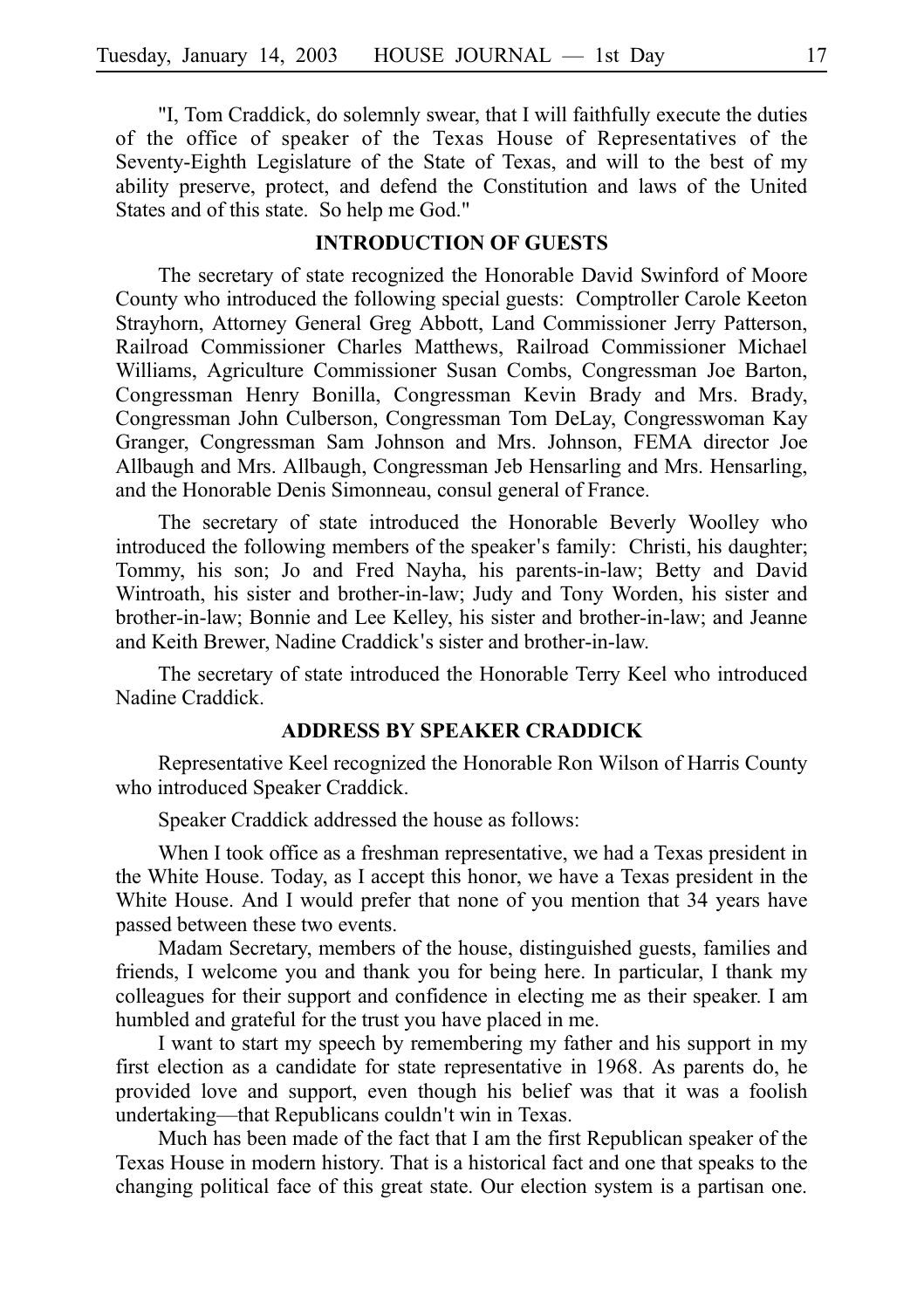We run as Democrats or Republicans because that's how the system works, but our system of government also expects that we will work together for the common good of all Texans.

Remember, we are only temporary trustees of this great institution and this great state. We should never forget, in either word or action over the next 140 days, that what we do in this chamber is not about personal gain or glory. This is about Texas.

While partisan issues may arise from time to time, legislative action and certainly, legislative leadership, must be truly bipartisan. I believe that was reflected in the comments you have just heard from Democrats and Republicans who spoke on my behalf. Effective leadership means leadership that is fair, honest, balanced, and inclusive. Our mutual goal here is to solve the many issues and challenges facing this state and to make Texas a better place to live.

One part of our state that has been overlooked is our 800-mile border with Mexico. Consequently, I am recommending the establishment of a House Border Committee, which will strive to help the hundreds of thousands of Texans who occupy this still-developing region.

In a broader sense, we face challenges in the coming session concerning a large slate of issues that are important to all Texans.

Without a doubt, the budget will be a complicating factor this session. We are faced with billions of dollars in shortfalls, the retirement of 16 committee chairs after the last legislative session, and 75 percent of our house members having never served with a deficit. There will be a learning curve.

I have proposed creation of the House Committee on Government Reform, which will have jurisdiction over all state agencies, departments, institutions, and advisory committees. Simply put, this committee will eliminate inefficiencies and duplications in government that waste tax dollars that otherwise could be used in worthwhile state programs.

One of the ways that we can eliminate the state's deficit is to create opportunity and prosperity through expanded economic development. I intend to work closely with the governor and the lieutenant governor to streamline and simplify the steps that businesses must go through in order to operate in Texas. By making it easier for individuals and companies to come here, establish, and expand their operations, we create jobs and increase individual prosperity.

The governor has marked two proposals as emergency legislation, and both of them have my strong support. The first is homeowners insurance. There are hundreds of thousands, if not millions, of homeowners who either lost their insurance, as I did, or are still suffering sticker shock from premiums they are paying to maintain it. We are going to make homeowners insurance available, affordable, and we are going to make it happen.

The other emergency issue cited by the governor is medical malpractice insurance. Our front line for Texas healthcare is the physician community. Texas physicians cannot afford to practice in Texas because of soaring insurance costs and our legal system. We are not going to just look at this problem. We are going to fix it.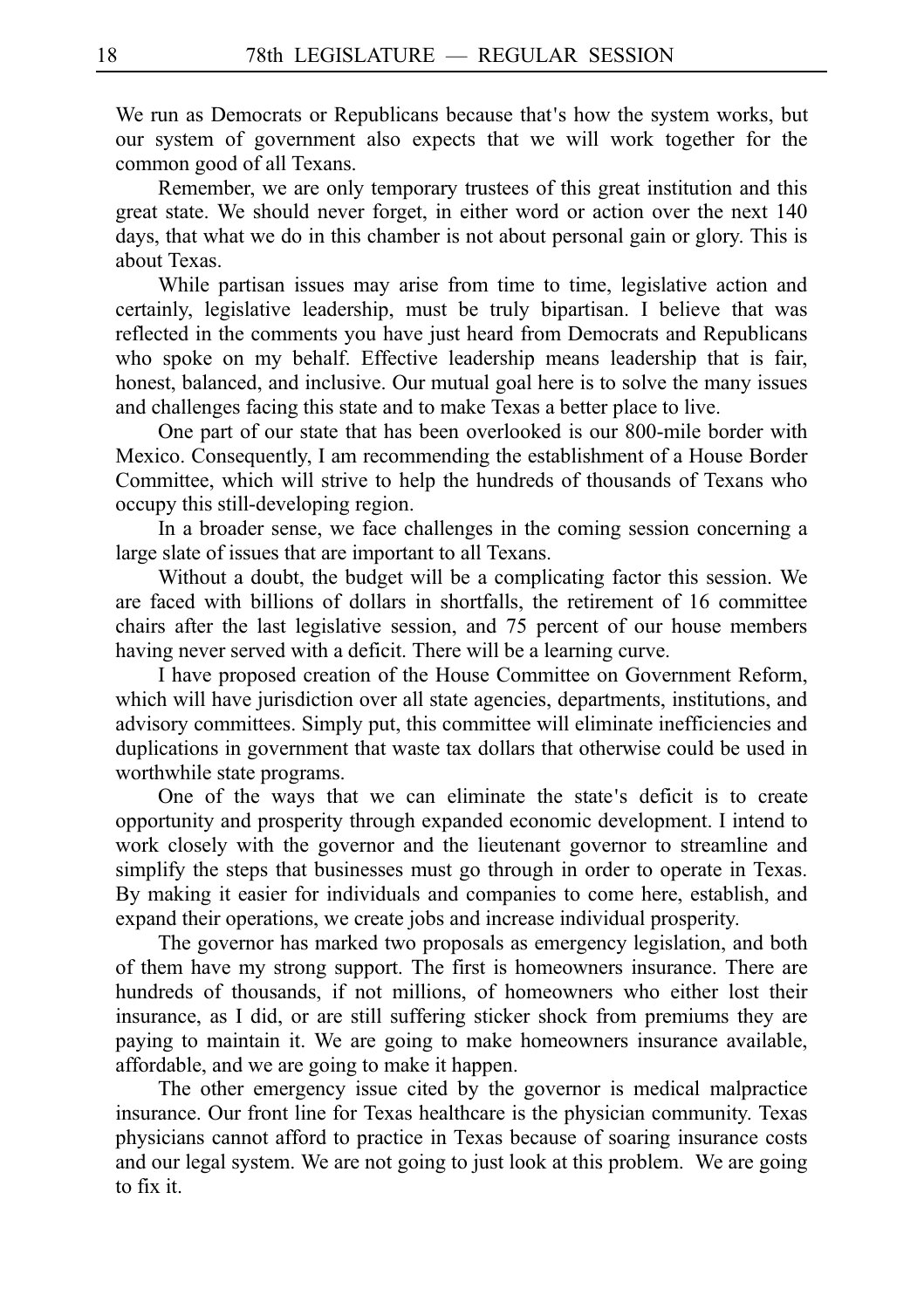One other issue of note, perhaps the most significant of all, is education, because from education springs opportunity. If we shortchange our children, we will have failed as leaders. A number of proposals regarding education will be examined. We will also look at the relationships between institutions in Texas and the best ways to manage them. Public education in Texas must evolve into a new system. I cannot promise that we will achieve the final result during this session. However, we will make progress. It is a goal that must be achieved.

As we enter this new era in our state's history, I wish to acknowledge the many individuals who have served Texas before us. This institution has been honored by their presence and their contributions. Because of their efforts, Texas has become the greatest state in America—a magnet for people, both nationwide and globally. It is a historical and undeniable fact that Texans are a unique, proud, and diverse people whose spirit, determination, and tradition are unmatched anywhere.

Today, as I look upon my 149 colleagues, I see enormous talent and potential greatness. The house of representatives is Texas, and in our deliberations and actions, we will honor the diversity and individuality of all Texans.

It is a privilege to have been elected by my colleagues to serve as speaker of this great body. The foundation of our future will be built upon friendship, accessibility, and cooperation. I promise to discharge my duties with dignity, and I salute you—the men and women of Texas who will lead the house of representatives in the days ahead.

In closing, putting politics aside, I am a father and a husband, and in those roles, I want to thank my family for their love and support. I want to thank my partner and best friend. Nadine, I love you. And I want to thank God for giving me this opportunity. May God bless you all.

#### **HOUSE NOTIFIED**

A committee from the senate was announced at the door of the house and, being admitted, notified the house that the senate is organized and ready to transact business.

#### **COMMITTEE TO NOTIFY GOVERNOR APPOINTED**

The speaker announced the appointment of the following committee to notify the governor that the house is organized and ready to transact business: Representatives Hilderbran, chair, Edwards, Heflin, Madden, and Truitt.

#### **ADDRESS BY GOVERNOR**

Speaker Craddick introduced the Honorable Rick Perry, governor of the State of Texas, who addressed the house, speaking as follows:

Mr. Speaker, members, it is a great honor to be here today. Tom asked me to make one small correction, and I'll gladly do that. He said in his introductory remarks that he failed to mention someone who plays a very important role in my life and is one of his dear friends. That is a lady who serves the state so well in such a gracious and beautiful way as the first lady, Anita Perry.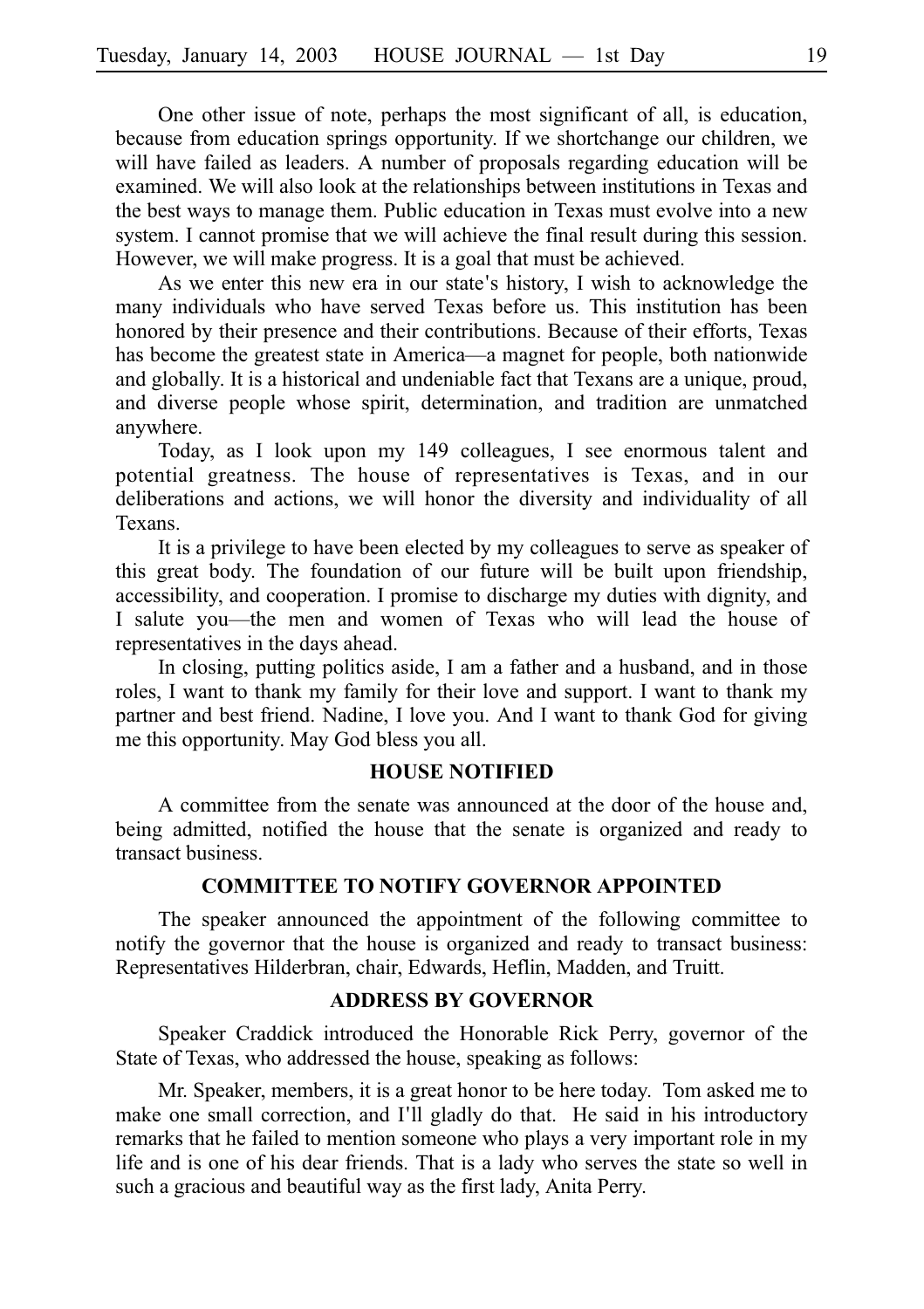Anita has been an outspoken advocate for spousal abuse and domestic violence across the State of Texas and she'll continue to be. And in Midland, Texas today, she looked around and there's nobody left in Midland. They're all here. Welcome to town, Midland.

It is an honor to be here on this historic day. You ve heard the word history ' spoken by almost every speaker who's been up here, and as I look around at my friends in statewide offices who've helped make part of that history, Colonel, it's a great day to be a Texan. It's a great day to be back in this chamber where you and I, Harold Dutton, and John Smithee some eighteen years ago raised our hands to take the oath of office as state representatives, knowing full well we were going to change the world. We had a small learning curve to make, but we're still here and we're still going to change the world. We're going to make a difference. One of the reasons we're going to make a difference is because of the man standing behind me. A person I'm proud to call my friend, and I'm incredibly proud to call Mr. Speaker.

I want to congratulate the newest members of this distinguished body, the class of 2003. Welcome. In this historic chamber you re going to follow in the ' footsteps of great Texans. And now, it's your chance to leave lasting imprints. The challenges before us are great, but among the membership of this body, there is the commitment, the courage, and the compassion to continue to confront the challenges of our time in a manner worthy of our people. Together we can continue to move forward, to build the future of this state with our commitment to our children and their education. Together we can lower those insurance rates, increase the economic security of Texans, and together we can balance our budget without raising taxes.

It won't be easy, but I know this house. This house, our house, has a leader who has been here for 34 years doing what is right, even when it hasn't been easy. He's fair, he's honest, and he's dependable, and you can be proud to call Tom Craddick your speaker.

Campaign season is behind us. The hour of governing is now upon us. I look forward to working with all 150 members of this great body, Republicans and Democrats alike, to put Texas first. Because at the end of the day, Texas matters most. God bless you and God bless this great Texas House of Representatives.

# **COMMITTEE TO NOTIFY SENATE APPOINTED**

The speaker announced the appointment of the following committee to notify the senate that the house is organized and ready to transact business: Representatives Krusee, chair, Bailey, Hartnett, E. Jones, and Menendez.

# **HCR 22 - ADOPTED (by Craddick)**

The following resolution was laid before the house:

**HCR 22**, Congratulating John Younger of Midland on being selected as Top Hand by the Permian Basin Petroleum Association.

**HCR 22** was read and was adopted without objection.